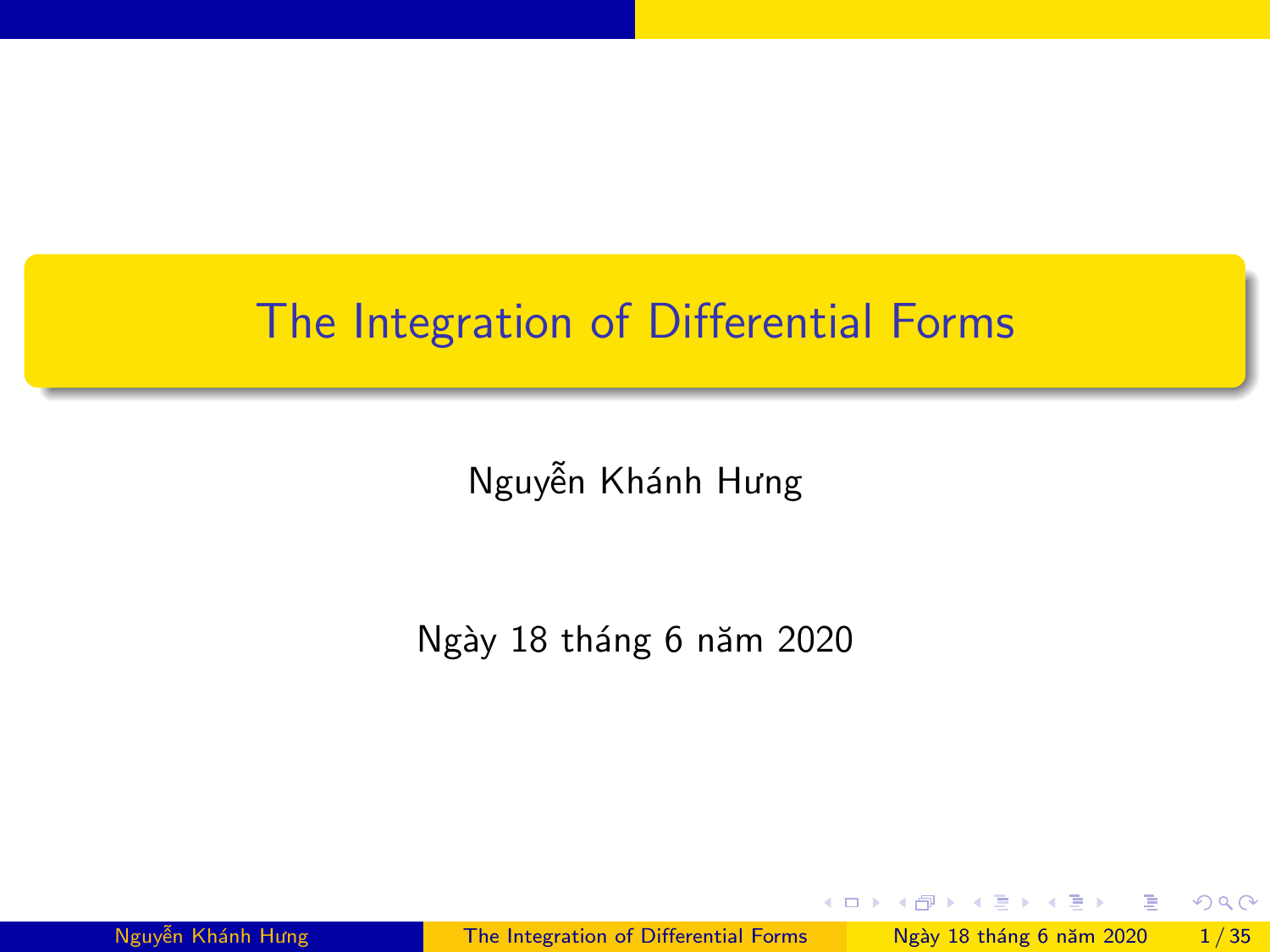





Nguyễn Khánh Hưng [The Integration of Differential Forms](#page-0-0) Ngày 18 tháng 6 năm 2020 2/35

重

 $298$ 

イロト イ部 トイヨ トイヨト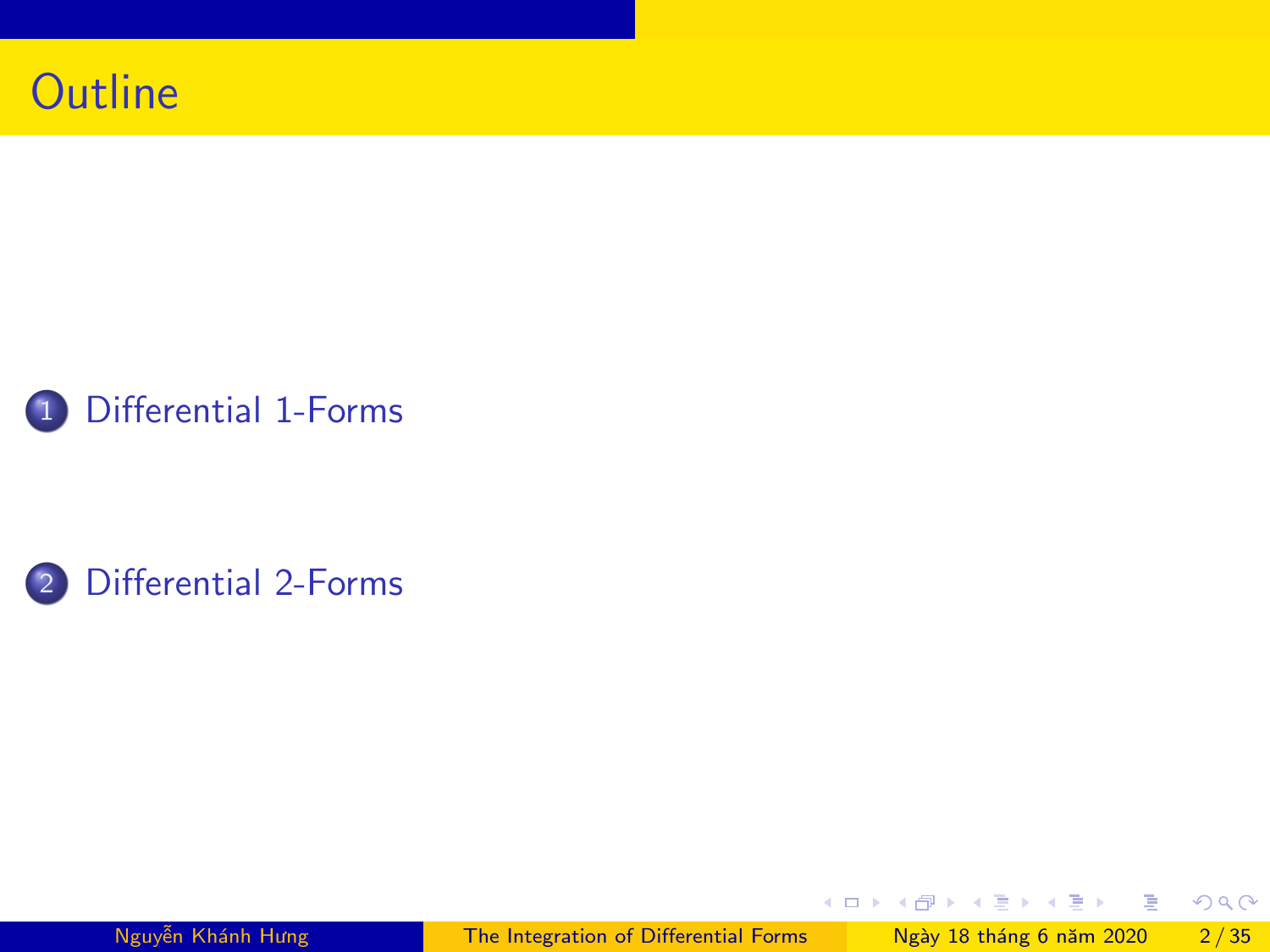## **Notations**

Suppose  $U \subset \mathbb{C}$  is an open subset.

- Denote by  $\mathscr{E}(U)$  the C-algebra of all those functions  $f:U\to\mathbb{C}$  which are infinitely differentiable (with respect to the real coordinates).
- Denote by  $\mathcal{O}(U)$  the C-algebra of all holomorphic functions on U.

 $QQQ$ 

 $\left\{ \begin{array}{ccc} \square & \times & \overline{c} & \overline{c} & \rightarrow & \overline{c} & \rightarrow & \overline{c} & \rightarrow & \overline{c} & \rightarrow & \overline{c} & \rightarrow & \overline{c} & \rightarrow & \overline{c} & \rightarrow & \overline{c} & \rightarrow & \overline{c} & \rightarrow & \overline{c} & \rightarrow & \overline{c} & \rightarrow & \overline{c} & \rightarrow & \overline{c} & \rightarrow & \overline{c} & \rightarrow & \overline{c} & \rightarrow & \overline{c} & \rightarrow & \overline{c} & \rightarrow & \overline{c} & \rightarrow & \overline{c} & \rightarrow & \overline{c}$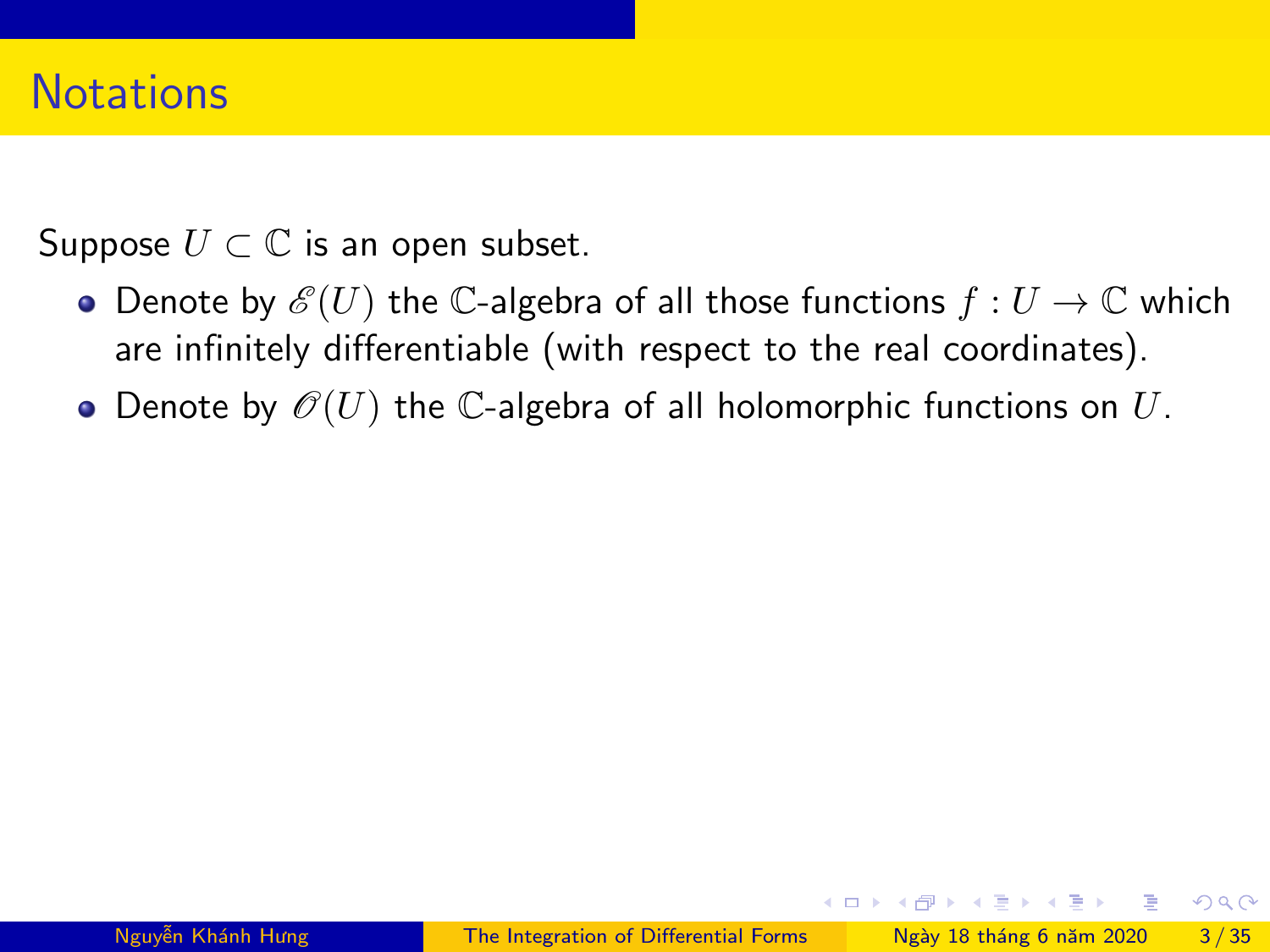Suppose  $U \subset \mathbb{C}$  is an open subset.

- Denote by  $\mathscr{E}(U)$  the C-algebra of all those functions  $f:U\to\mathbb{C}$  which are infinitely differentiable (with respect to the real coordinates).
- Denote by  $\mathcal{O}(U)$  the C-algebra of all holomorphic functions on U.

Suppose X is a Riemann surface and  $Y \subset X$  is an open subset.

- Denote by  $\mathscr{E}(Y)$  the set of all functions  $f: Y \to \mathbb{C}$  such that for every chart  $z: U \to V \subset \mathbb{C}$  on X with  $U \subset Y$  there exists a function  $f \in \mathscr{E}(V)$  with  $f|U = f \circ z$ .
- Denote by  ${\mathscr E}^{(1)}(Y)$  the vector space of differentiable 1-forms and by  $\Omega(Y)$  the vector space of holomorphic 1-forms on Y.
- Denote by  ${\mathscr E}^{(2)}(Y)$  the vector space of differentiable 2-forms on  $Y.$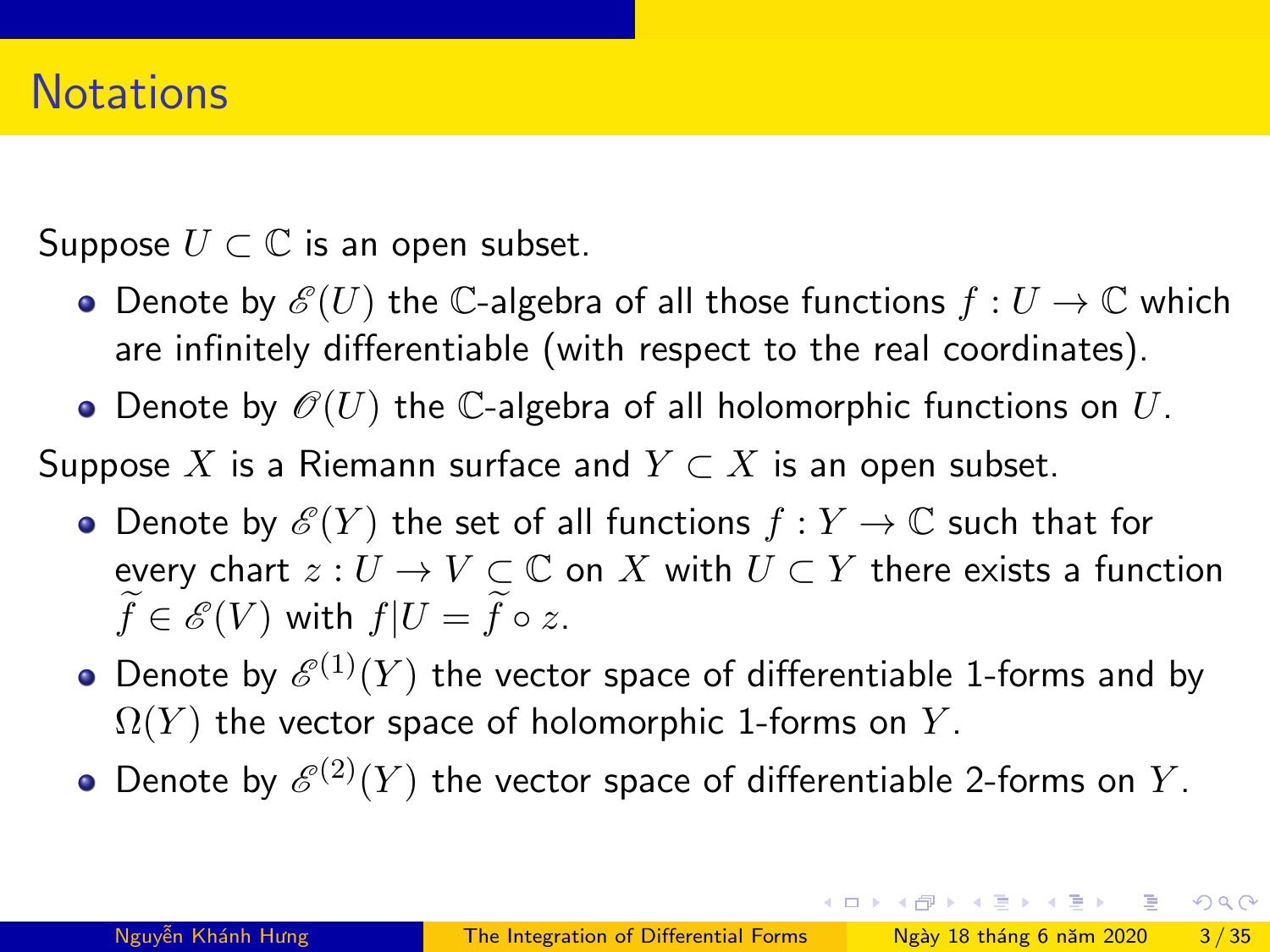[Differential 1-Forms](#page-4-0)

## <span id="page-4-0"></span>**Outline**



#### 2 [Differential 2-Forms](#page-24-0)

Nguyễn Khánh Hưng [The Integration of Differential Forms](#page-0-0) Ngày 18 tháng 6 năm 2020 4/35

重

 $298$ 

イロト イ部 トイヨ トイヨト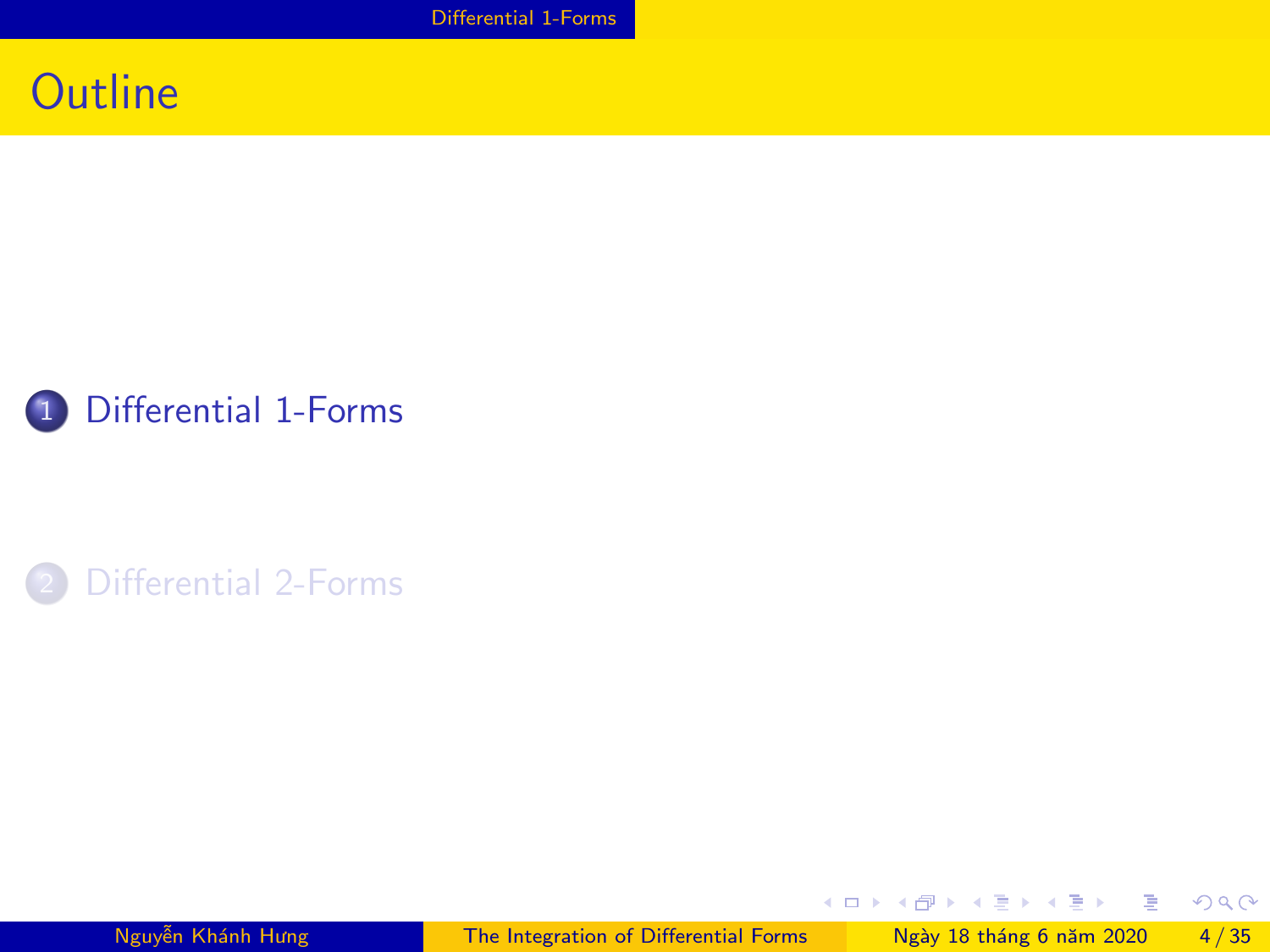Suppose  $X$  is a Riemann surface and  $\omega \in \mathscr{E}^{(1)}(X).$  We consider a piece-wise continuously differentiable curve in  $X$ , i.e. a continuous mapping

$$
c:[0,1]\to X
$$

for which there exists a partition

$$
0 = t_0 < t_1 < \dots < t_n = 1
$$

of the interval  $[0, 1]$  and charts  $(U_k, z_k)$ ,  $z_k = x_k + iy_k$ ,  $k = 1, \ldots, n$ , such that  $c([t_{k-1}, t_k]) \subset U_k$  and the functions

$$
x_k \circ c : [t_{k-1}, t_k] \to \mathbb{R}, y_k \circ c : [t_{k-1}, t_k] \to \mathbb{R}
$$

have continuous first order derivatives.

 $\Omega$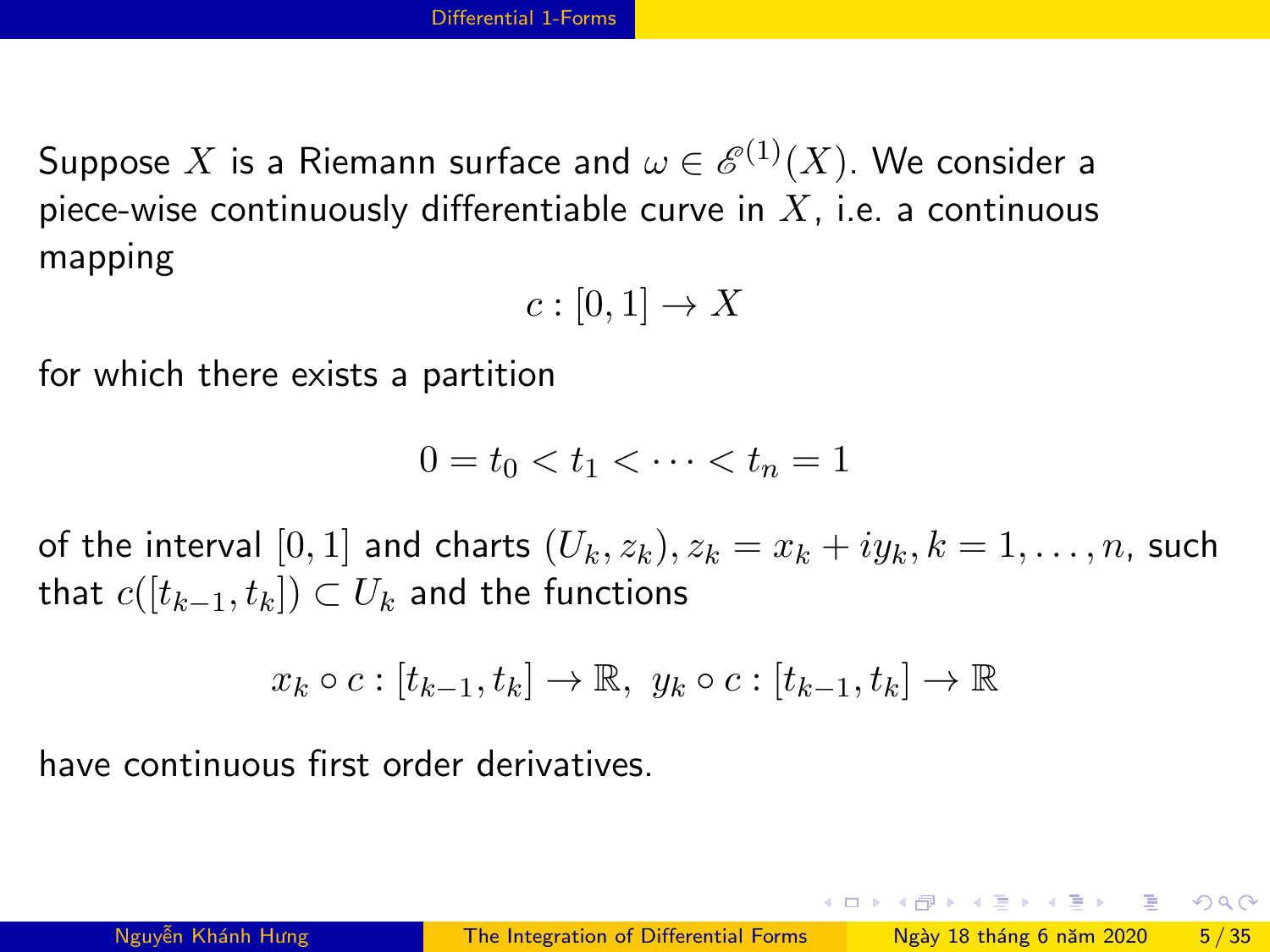## Definition of integration of 1-forms

On  $U_k$  we can write  $\omega = f_k dx_k + g_k dy_k$ , where the functions  $f_k, g_k$  are differentiable. Set

$$
\int_c \omega := \sum_{k=1}^n \int_{t_{k-1}}^{t_k} \left( f_k(c(t)) \frac{dx_k(c(t))}{dt} + g_k(c(t)) \frac{dy_k(c(t))}{dt} \right) dt.
$$

 $\Omega$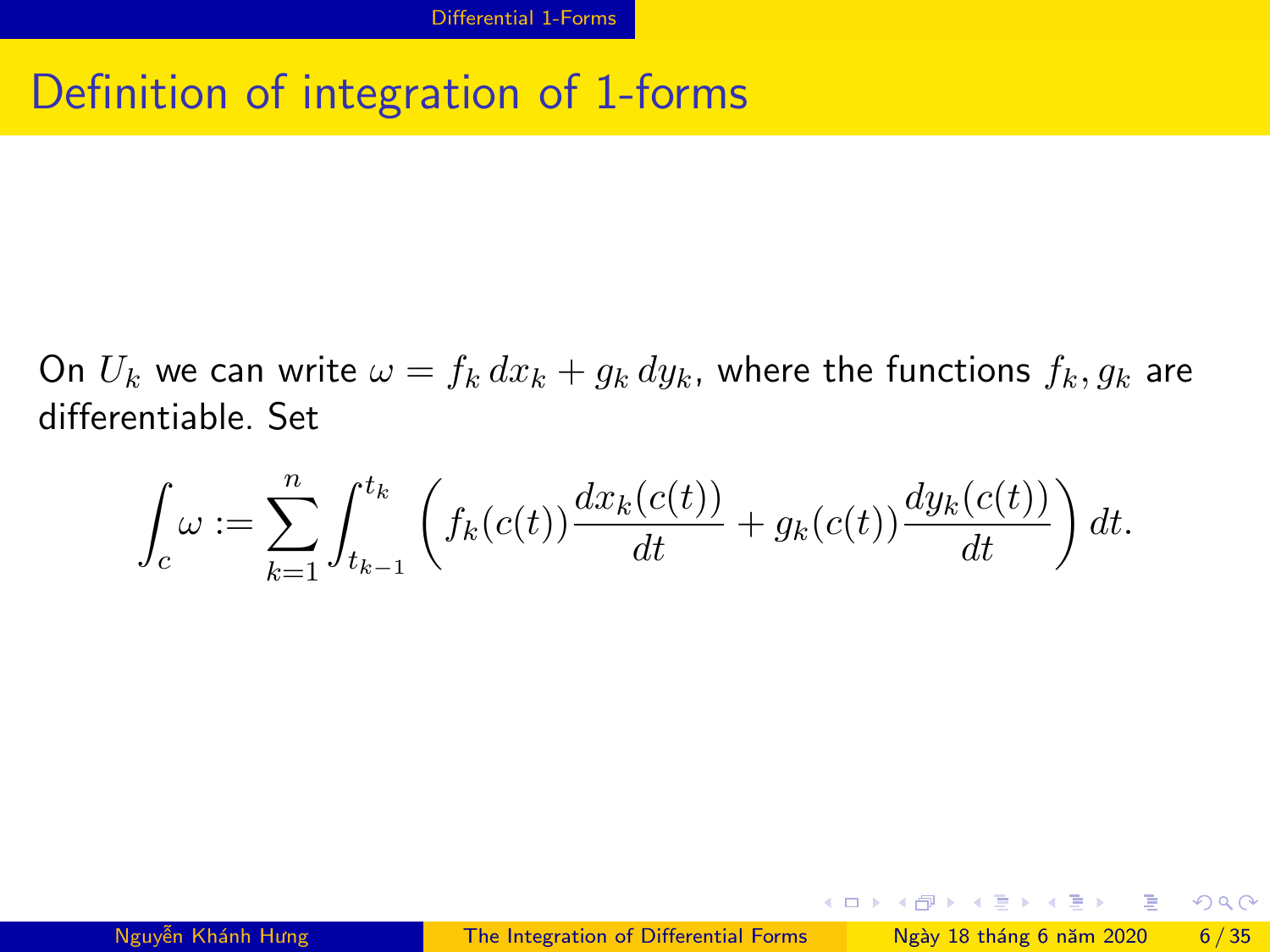## Theorem 1

Suppose X is a Riemann surface,  $c : [0,1] \rightarrow X$  is a piece-wise continuously differentiable curve and  $F \in \mathscr{E}(X)$ . Then

$$
\int_c dF = F(c(1)) - F(c(0)).
$$

 $QQ$ 

 $A \equiv \begin{pmatrix} 1 & 0 & 0 \\ 0 & 1 & 0 \\ 0 & 0 & 0 \end{pmatrix} \in A \Rightarrow A \equiv \begin{pmatrix} 1 & 0 & 0 \\ 0 & 1 & 0 \\ 0 & 0 & 0 \end{pmatrix} \in A$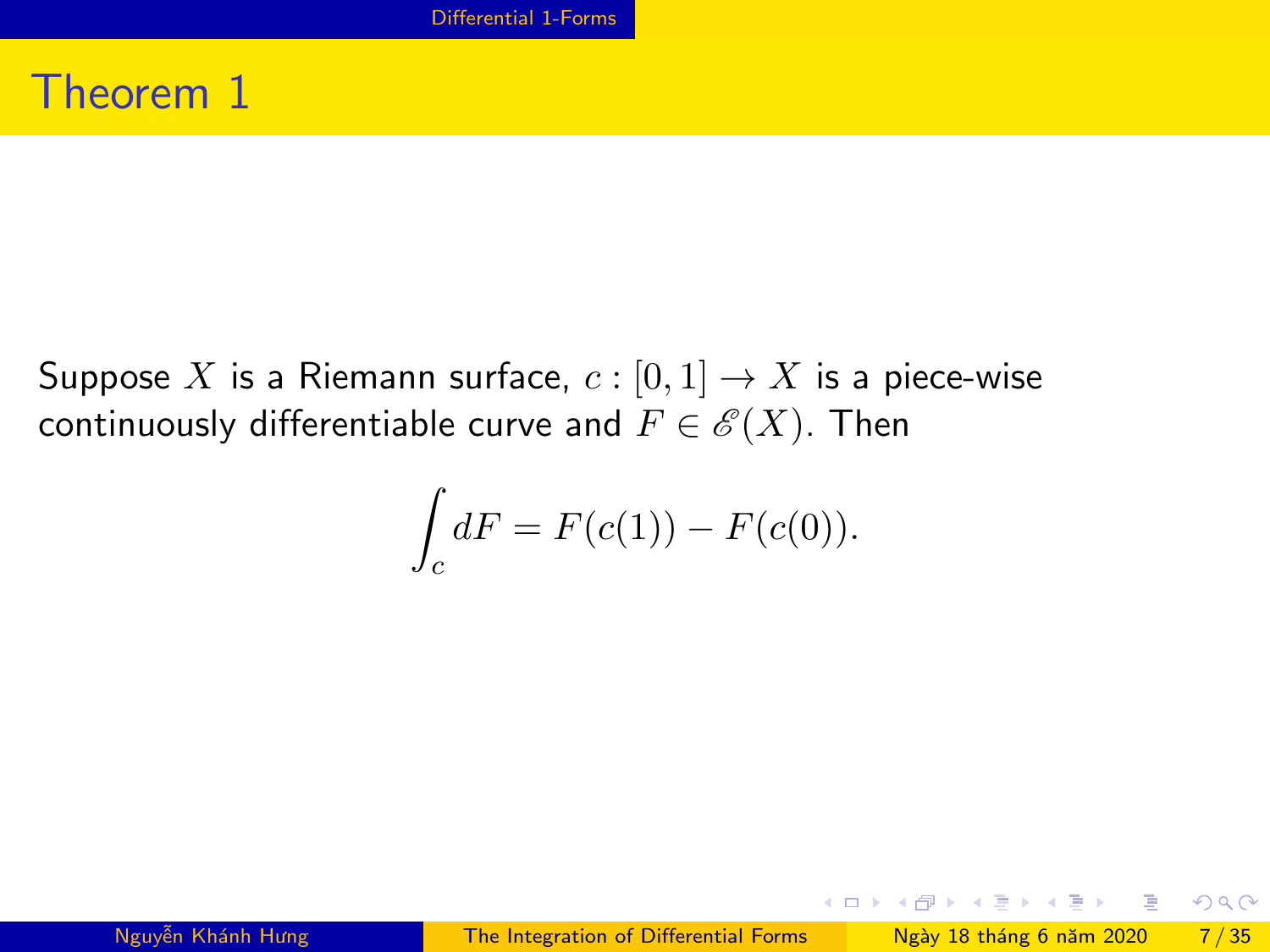## Definition of primitives

#### Definition

Suppose  $X$  is a Riemann surface and  $\omega \in \mathscr{E}^{(1)}(X).$  A function  $F \in \mathscr{E}(X)$ is called a **primitive** of  $\omega$  if  $dF = \omega$ .

 $QQQ$ 

イロト イ押ト イヨト イヨト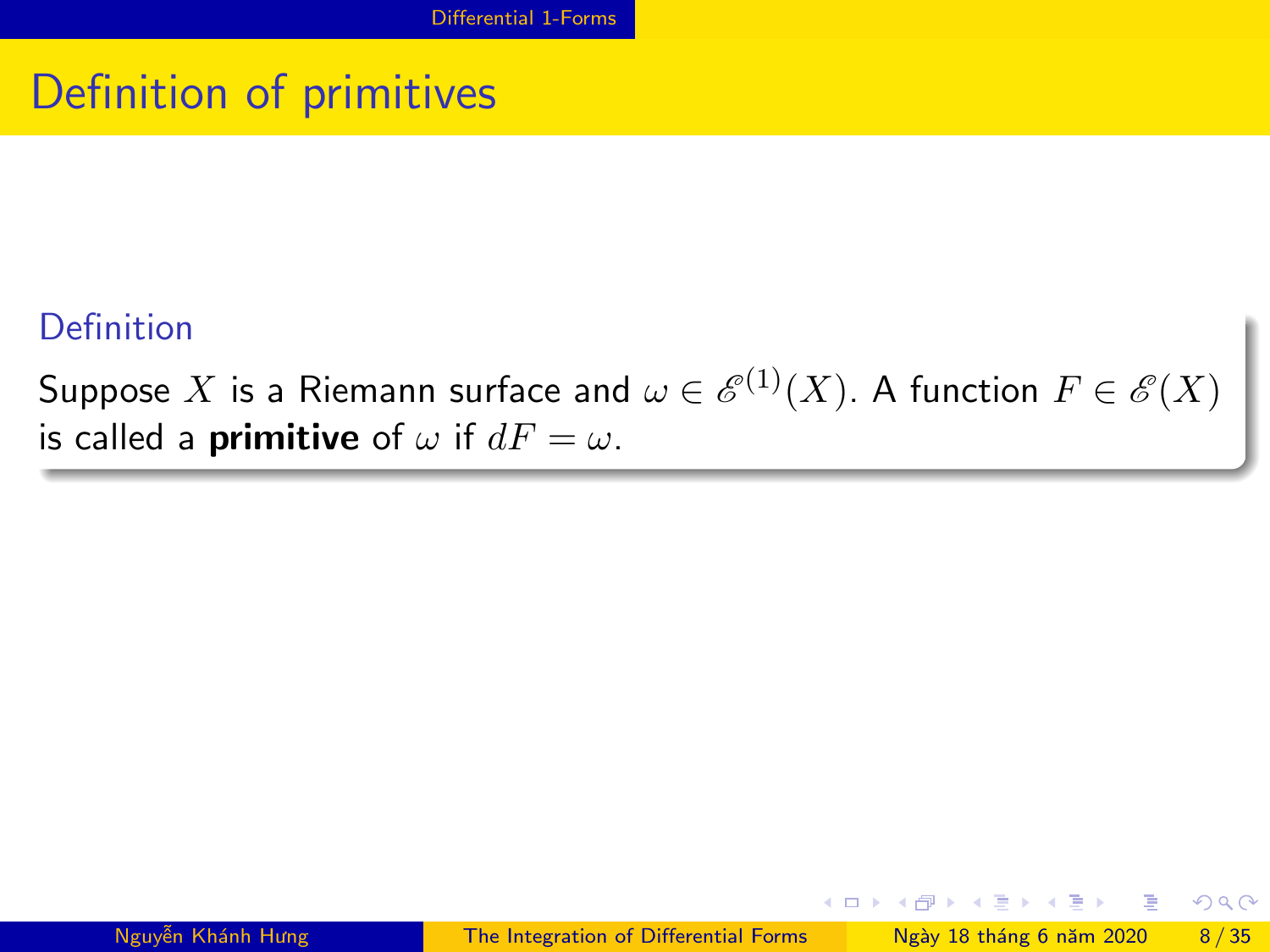# Definition of primitives

#### Definition

Suppose  $X$  is a Riemann surface and  $\omega \in \mathscr{E}^{(1)}(X).$  A function  $F \in \mathscr{E}(X)$ is called a **primitive** of  $\omega$  if  $dF = \omega$ .

Some properties of primitives:

- A differential form which has a primitive is closed.
- If F is a primitive of  $\omega$  and  $c \in \mathbb{C}$ , then  $F + c$  is also a primitive of  $\omega$ .
- **If**  $dF = 0$  then F is a constant.

 $QQQ$ 

イロト イ押ト イヨト イヨト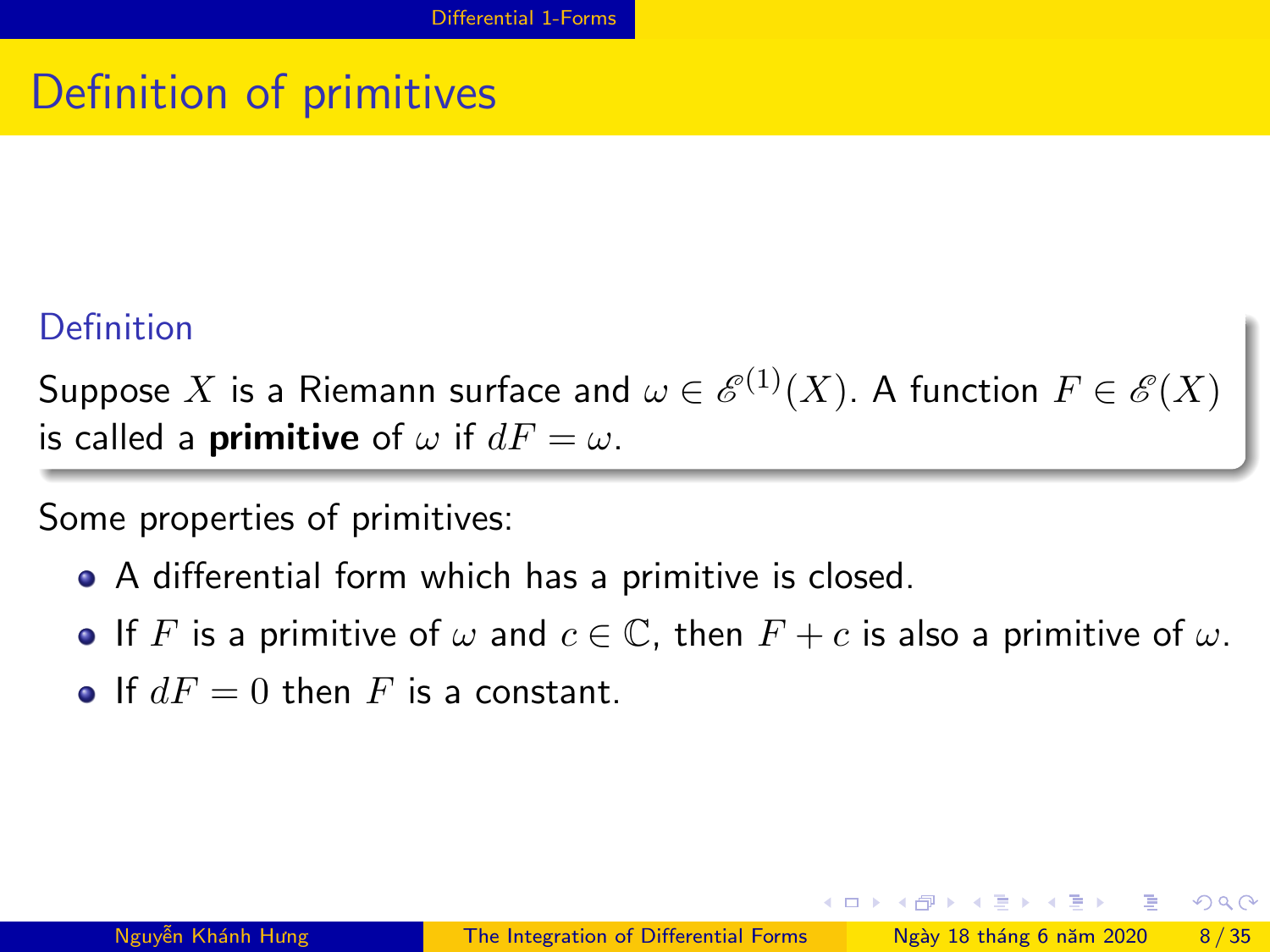## The Local Existence of Primitives

Consider  $U:=\{z\in\mathbb{C}:|z|< r, r>0\}$  and  $\omega\in \mathscr{E}^{(1)}(U).$  The differential form  $\omega$  may be written

$$
\omega = f \, dx + g \, dy; \quad f, g \in \mathscr{E}(U),
$$

where  $x,y$  are the usual real coordinates on  $\mathbb{R}^2 \cong \mathbb{C}.$ 

 $\Omega$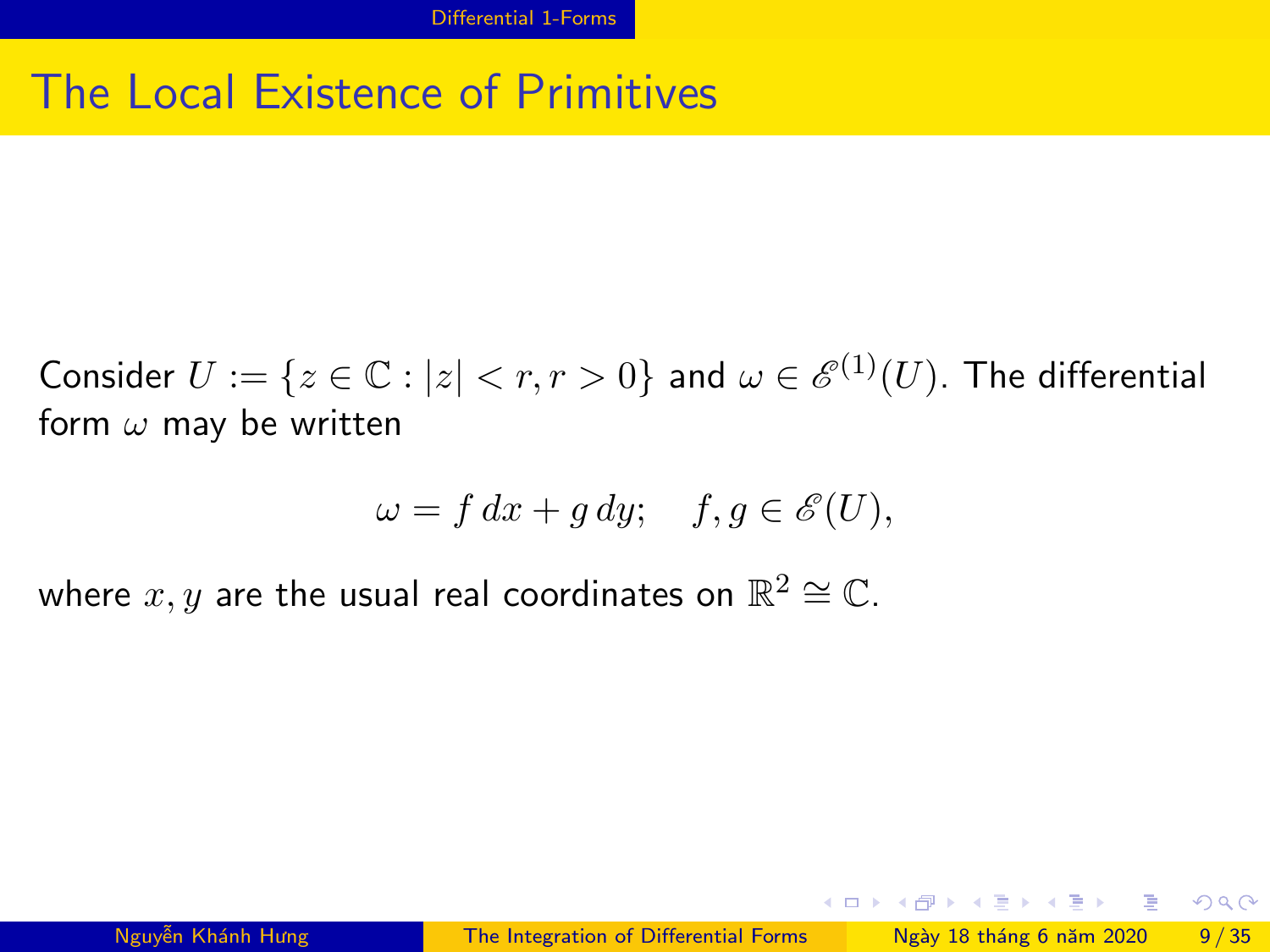## The Local Existence of Primitives: Closed forms

Assume  $\omega$  is closed. We have

$$
d\omega = df \wedge dx + dg \wedge dy = \left(\frac{\partial g}{\partial x} - \frac{\partial f}{\partial y}\right) dx \wedge dy,
$$

this is equivalent to  $\partial g/\partial x = \partial f/\partial y$ . We will prove that the following integral is a primitive of  $\omega$ :

$$
F(x,y) := \int_0^1 (f(tx, ty)x + g(tx, ty)y)dt, \text{ for } (x, y) \in U.
$$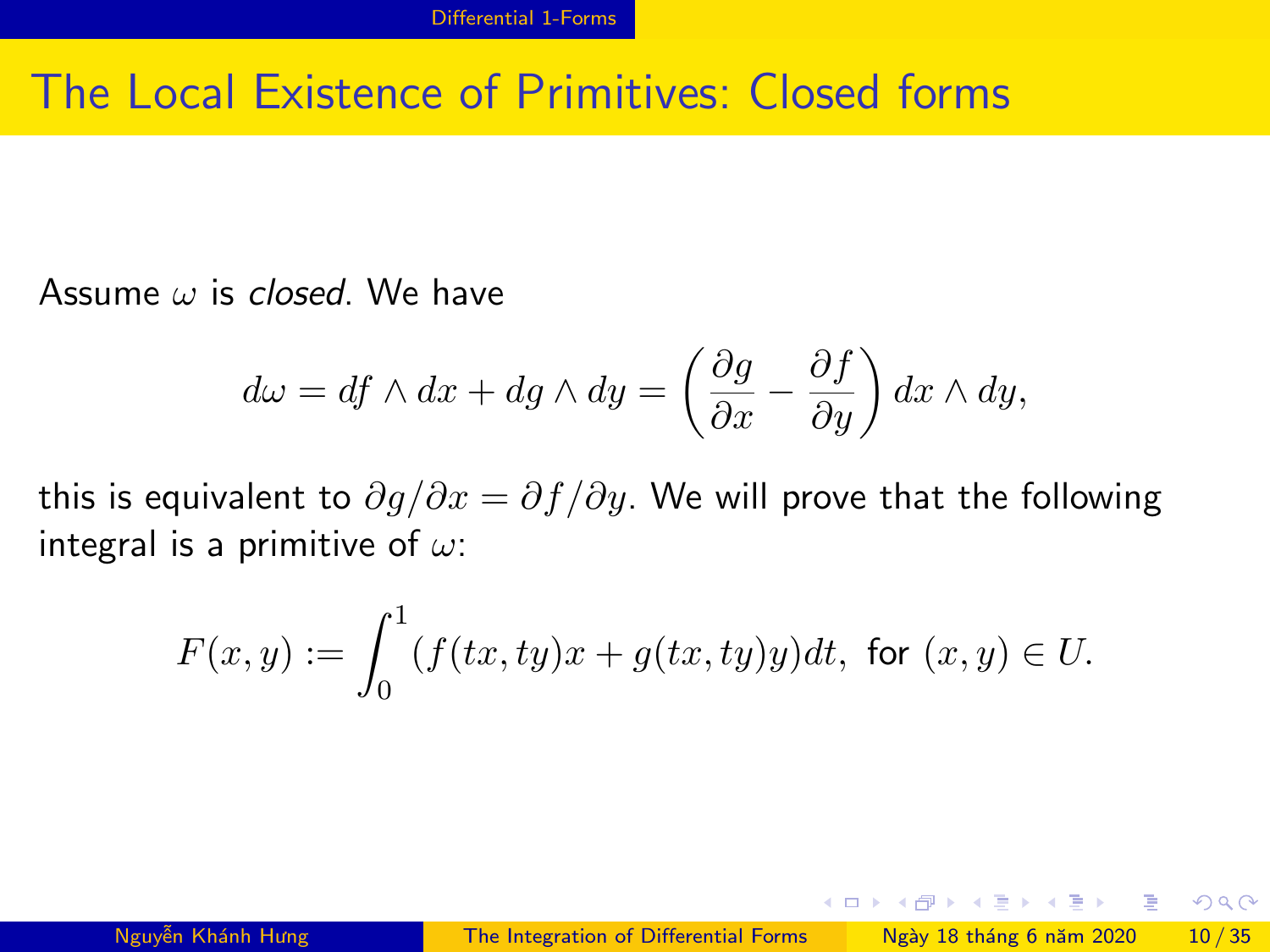We can see directly that  $F$  is infinitely differentiable. We have to prove that  $df = \omega$ , i.e.  $(\partial F/\partial x) = f$  and  $(\partial F/\partial y) = g$ . Differentiating we get

$$
\frac{\partial F(x,y)}{\partial x} = \int_0^1 \left( \frac{\partial f}{\partial x}(tx, ty)tx + \frac{\partial g}{\partial x}(tx, ty)ty + f(tx, ty) \right) dt.
$$

Since

$$
\frac{\partial g}{\partial x} = \frac{\partial f}{\partial y} \text{ and } \frac{d}{dt} f(tx, ty) = \frac{\partial f}{\partial x}(tx, ty)x + \frac{\partial f}{\partial y}(tx, ty)y,
$$

one then has

$$
\frac{\partial F(x,y)}{\partial x} = \int_0^1 \left( t \frac{d}{dt} f(tx, ty) + f(tx, ty) \right) dt
$$

$$
= \int_0^1 \frac{d}{dt} (tf(tx, ty)) dt = f(x, y).
$$

Similarly  $\partial F/\partial y = g$ . This proves that  $dF = \omega$ .

**KOD KOD KED KED DAR**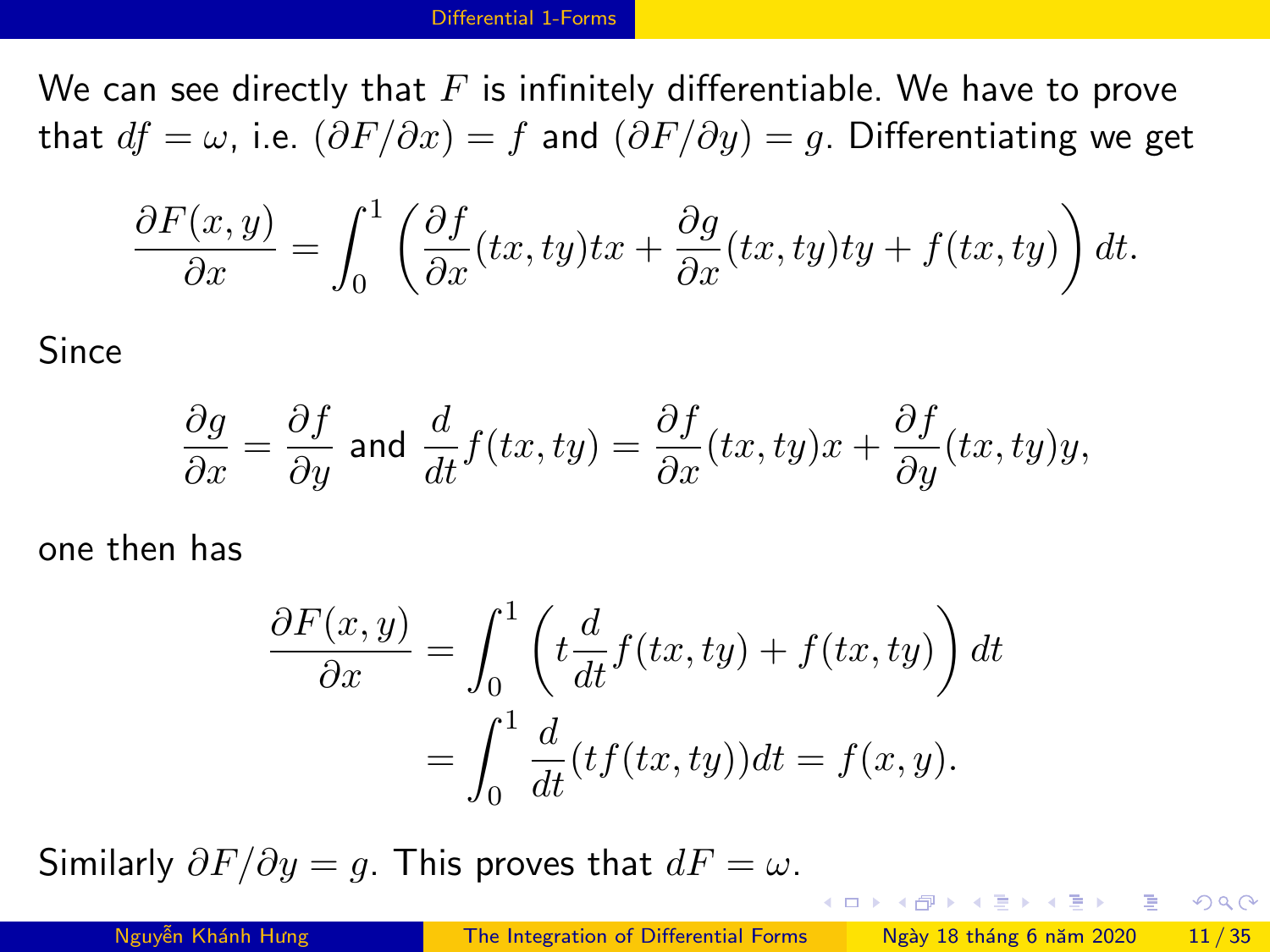## The Local Existence of Primitives: Holomorphic forms

Assume that  $\omega$  is holomorphic, i.e.,

$$
\omega = f\,dz \text{ with } f \in \mathscr{O}(U).
$$

Let

$$
f(z) = \sum_{n=0}^{\infty} c_n z^n
$$

be the Taylor series expansion of  $f$ . Then defining

$$
F(z) := \sum_{n=0}^{\infty} \frac{c_n}{n+1} z^{n+1}
$$

gives us a function  $F \in \mathcal{O}(U)$  such that  $dF = \omega$ .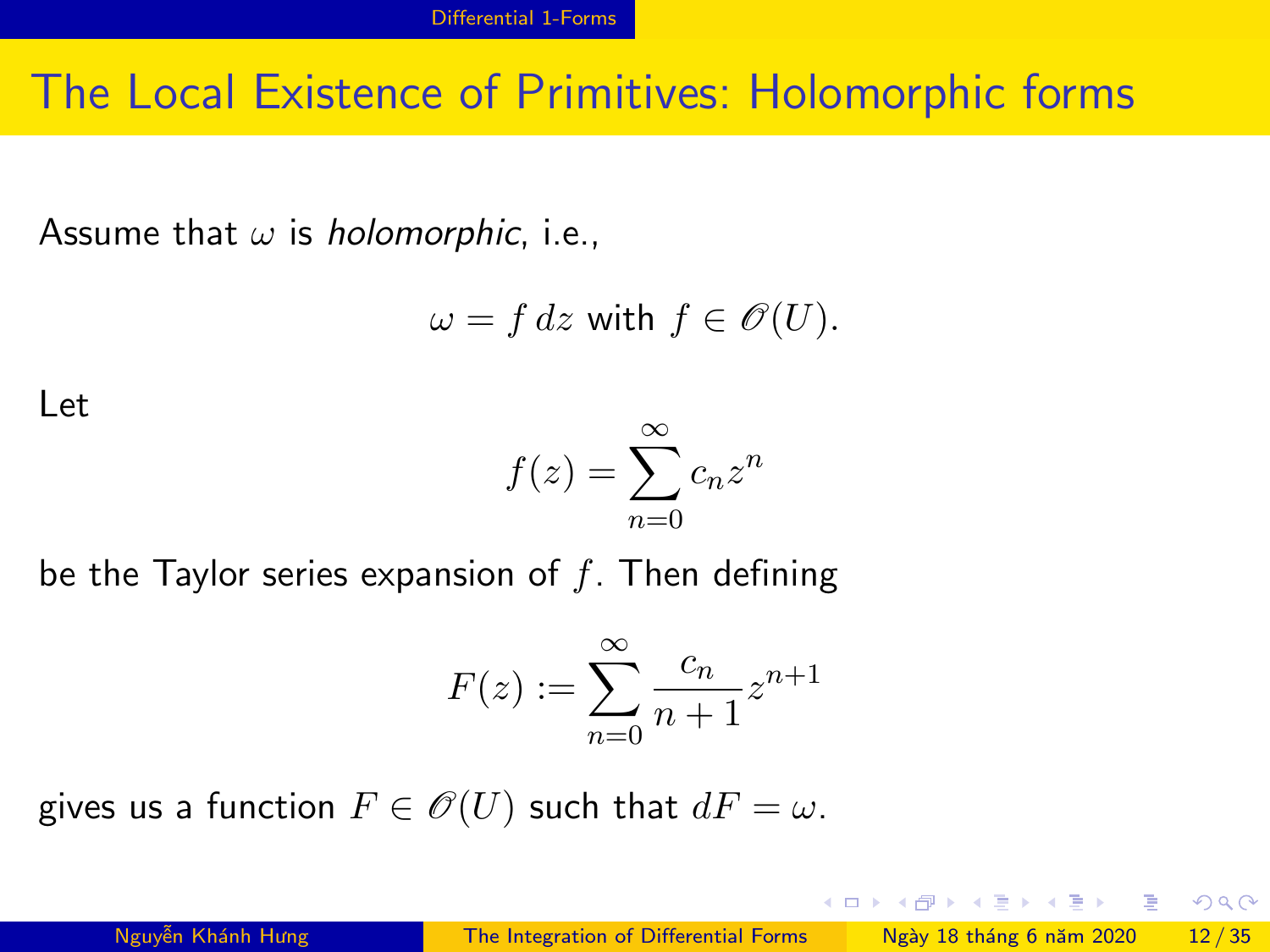## Theorem 2

Suppose  $X$  is a Riemann surface and  $\omega \in \mathscr{E}^{(1)}(X)$  is a closed differential form. Then there exist a covering map  $p : \widehat{X} \to X$  with  $\widehat{X}$  connected, and a primitive  $F\in\mathscr{E}(\widehat{X})$  of the differential form  $p^*\omega$ .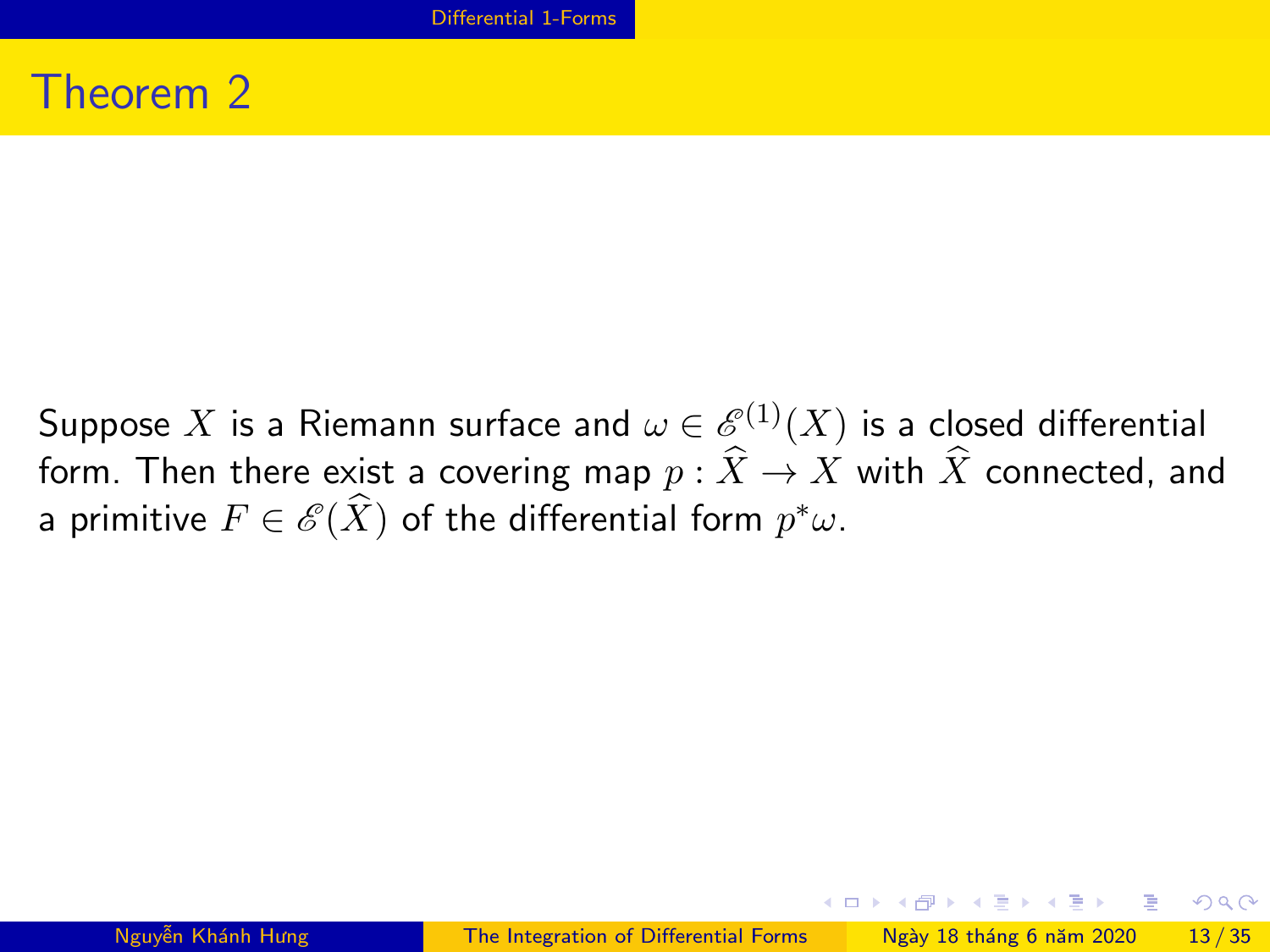## **Corollaries**

- **1** Suppose X is a Riemann surface,  $\pi : \widetilde{X} \to X$  its universal covering and  $\omega \in \mathscr{E}^{(1)}(X)$  a closed differential form. Then there exists a primitive  $f \in \mathscr{E}(X)$  of  $\pi^* \omega$ .
- $\bullet$  On a simply connected Riemann surface X every closed differential form  $\omega \in \mathscr{E}^{(1)}(X)$  has a primitive  $F \in \mathscr{E}(X).$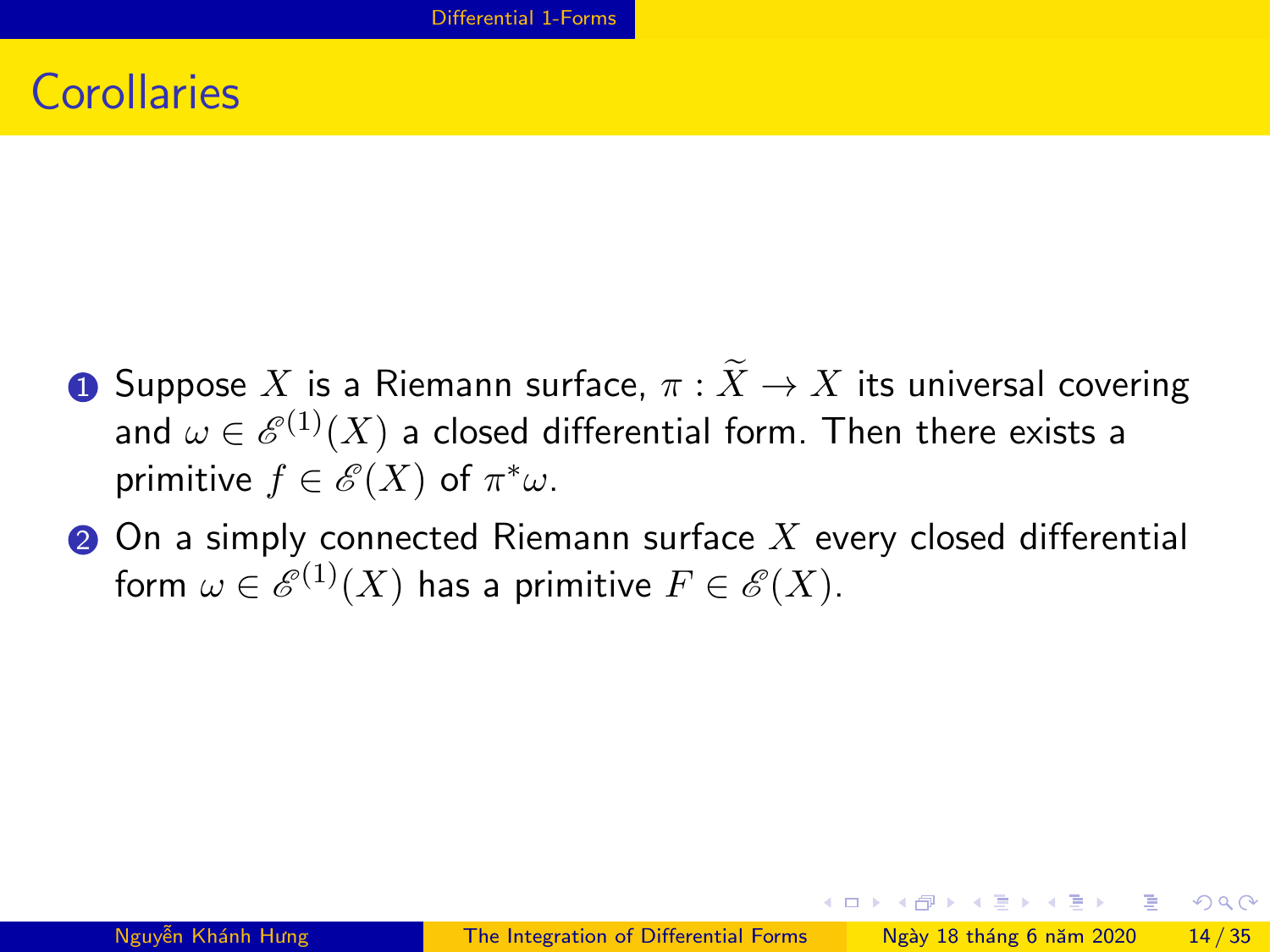### Theorem 3

Suppose X is a Riemann surface,  $\pi : \widetilde{X} \to X$  its universal covering. Suppose  $\omega \in \mathscr{E}^{(1)}(X)$  a closed differential form and  $F \in \mathscr{E}(X)$  is a primitive of  $p^*\omega$ . If  $c:[0,1]\to X$  is a piece-wise continuously differentiable curve and  $\hat{c} : [0,1] \to \overline{X}$  is a lifting of c then

$$
\int_c \omega = F(\hat{c}(1)) - F(\hat{c}(0)).
$$

 $\Omega$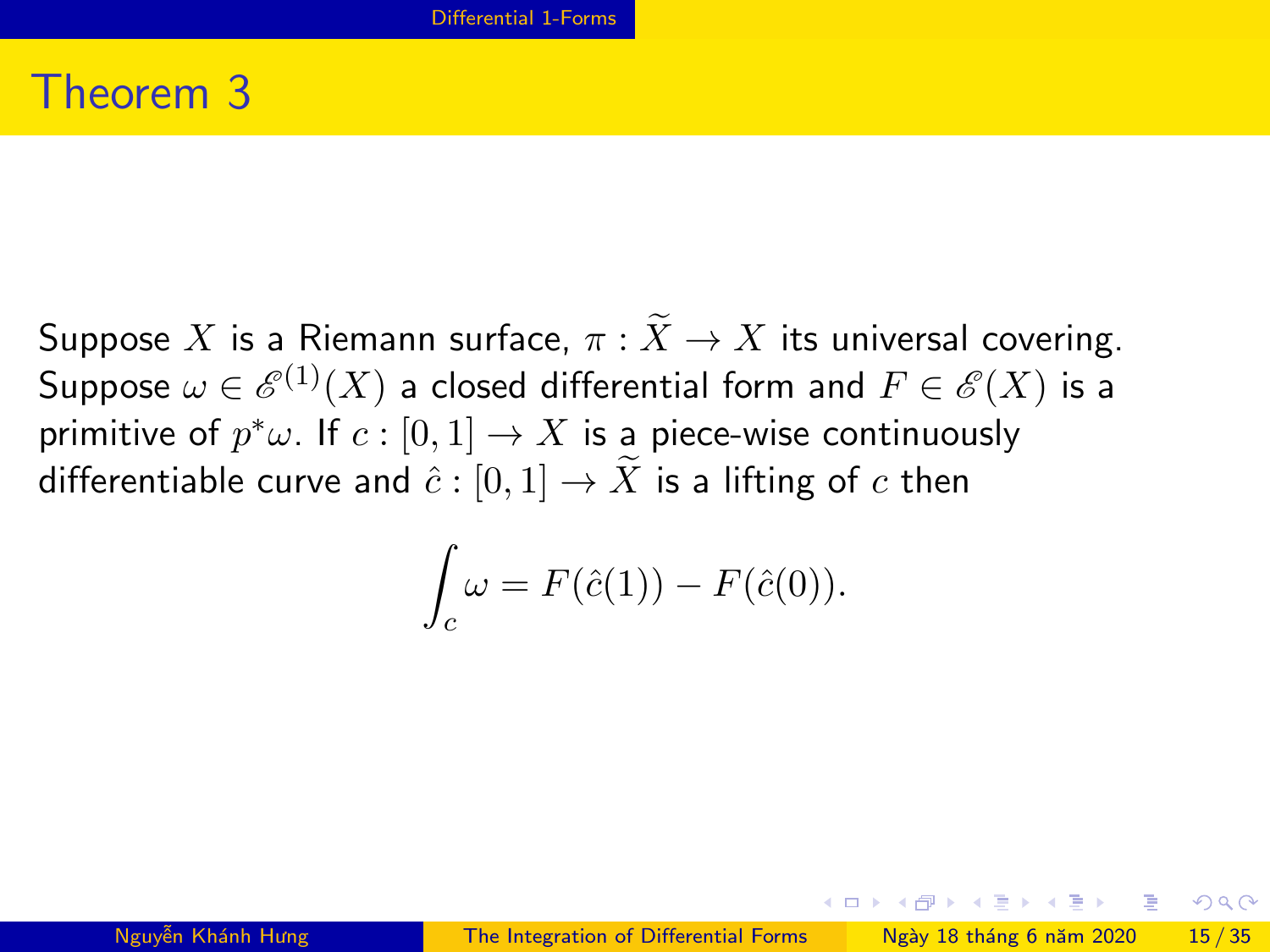#### Theorem 4

Suppose  $X$  is a Riemann surface and  $\omega \in \mathscr{E}^{(1)}(X)$  is a closed differential form.

a If  $a, b \in X$  are two points and  $u, v : [0, 1] \to X$  are two homotopic curves from  $a$  to  $b$ , then

$$
\int_u \omega = \int_v \omega.
$$

**b** If  $u, v : [0, 1] \rightarrow X$  are two closed curves which are free homotopic, then  $\epsilon$  $\epsilon$ 

$$
\int_u \omega = \int_v \omega.
$$

**KOD KAR KED KED E VAN**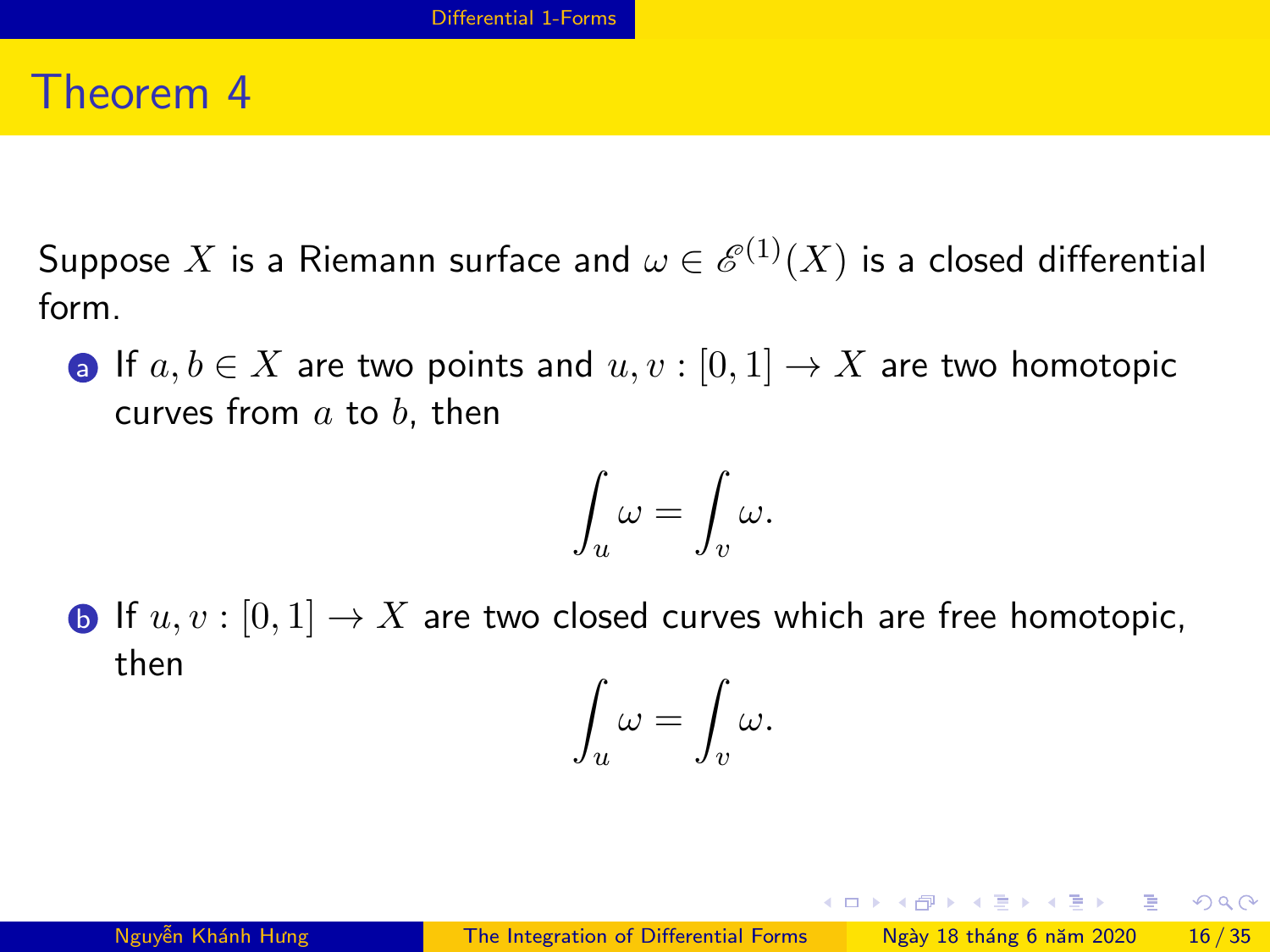#### **Periods**

Suppose  $X$  is a Riemann surface and  $\omega \in \mathscr{E}^{(1)}(X)$  is a closed differential form. Then by theorem 4 one can define the integral

$$
a_{\sigma} := \int_{\sigma} \omega, \quad \sigma \in \pi_1(X).
$$

These integrals are called the **periods** of  $\omega$ . Clearly

$$
\int_{\sigma\cdot\tau}\omega=\int_{\sigma}\omega+\int_{\tau}\omega\,\text{ for }\sigma,\tau\in\pi_1(X).
$$

We get a homomorphism  $\pi_1(X) \to \mathbb{C}$ . This homomorphism is called the period homomorphism associated to the closed differential form  $\omega$ .

 $\Omega$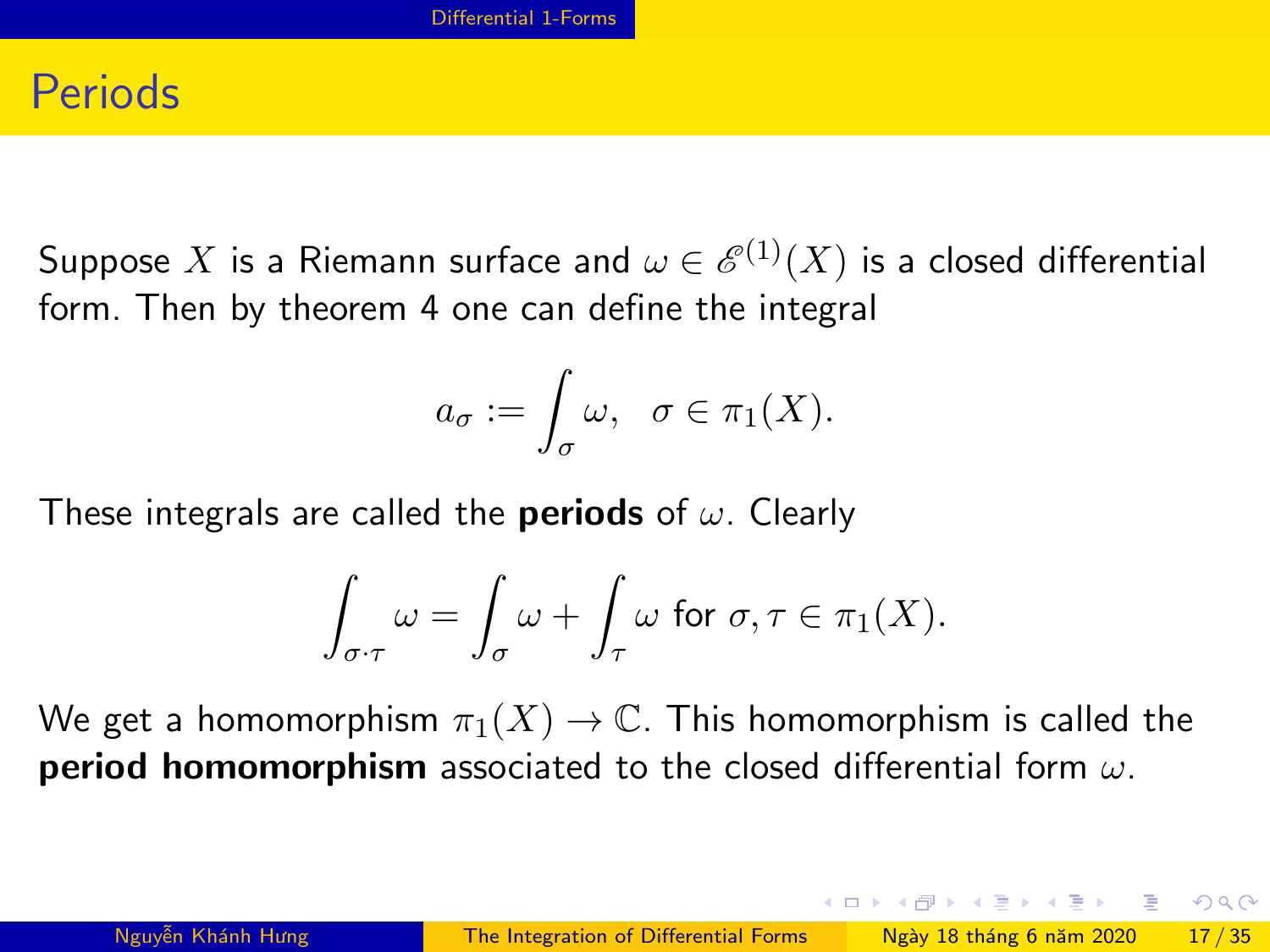## Example

Suppose  $X=\mathbb{C}^*; \, \pi_1(\mathbb{C}^*)\cong \mathbb{Z}.$  A generator of  $\pi_1(\mathbb{C}^*)$  is represented by the curve  $u:[0,1]\to\mathbb{C}^*,\ u(t)=e^{2\pi it}.$  Let  $\omega:=(dz/z)$ , where  $z$  is the canonical coordinate. Then

$$
\int_u \omega = \int_u \frac{dz}{z} = 2\pi i.
$$

Hence the period homomorphism of  $\omega$  is

$$
\mathbb{Z} \to \mathbb{C}, \quad n \mapsto 2\pi i n.
$$

 $\Omega$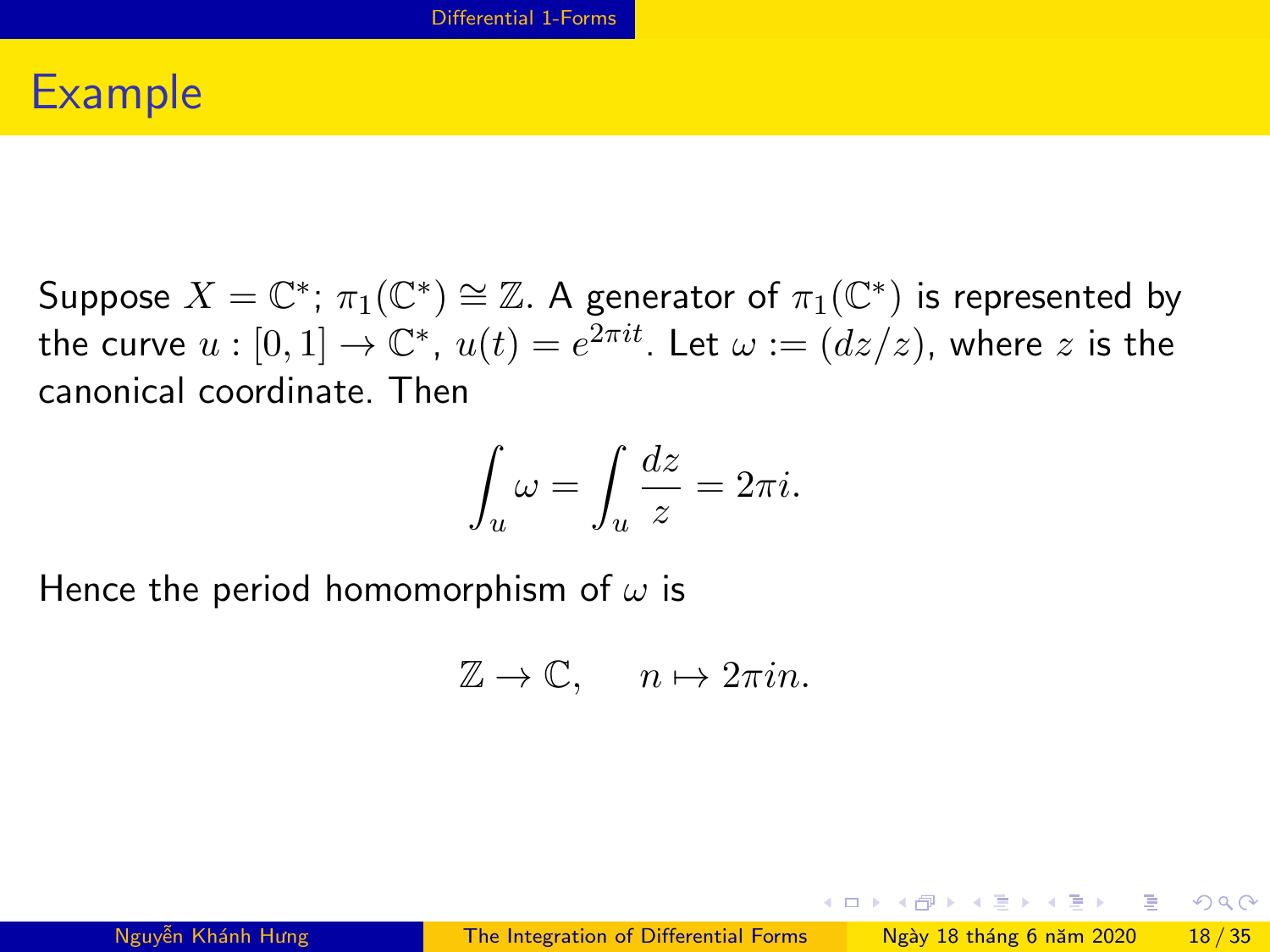# Summands of Automorphy

Suppose X is a Riemann surface and  $p : \widetilde{X} \to X$  is its universal covering. We know that  $G := \text{Deck}(\widetilde{X}/X) \cong \pi_1(X)$ . If  $\sigma \in G$  and  $f : \widetilde{X} \to \mathbb{C}$  is a function, then we can define  $\sigma f : \widetilde{X} \to \mathbb{C}$  by  $\sigma f := f \circ \sigma^{-1}$ . A function  $f : \widetilde{X} \to \mathbb{C}$  is called **additively automorphic** with constant summands of automorphy, if there exist constants  $a_{\sigma} \in \mathbb{C}$ ,  $\sigma \in G$ , such that

$$
f - \sigma f = a_{\sigma}
$$
 for every  $\sigma \in G$ .

The constants  $a_{\sigma}$  are called the **summands of automorphy** of f. The correspondence  $\sigma \mapsto a_{\sigma}$  is a group homomorphism  $\mathrm{Deck}(\widetilde{X}/X) \to \mathbb{C}$ .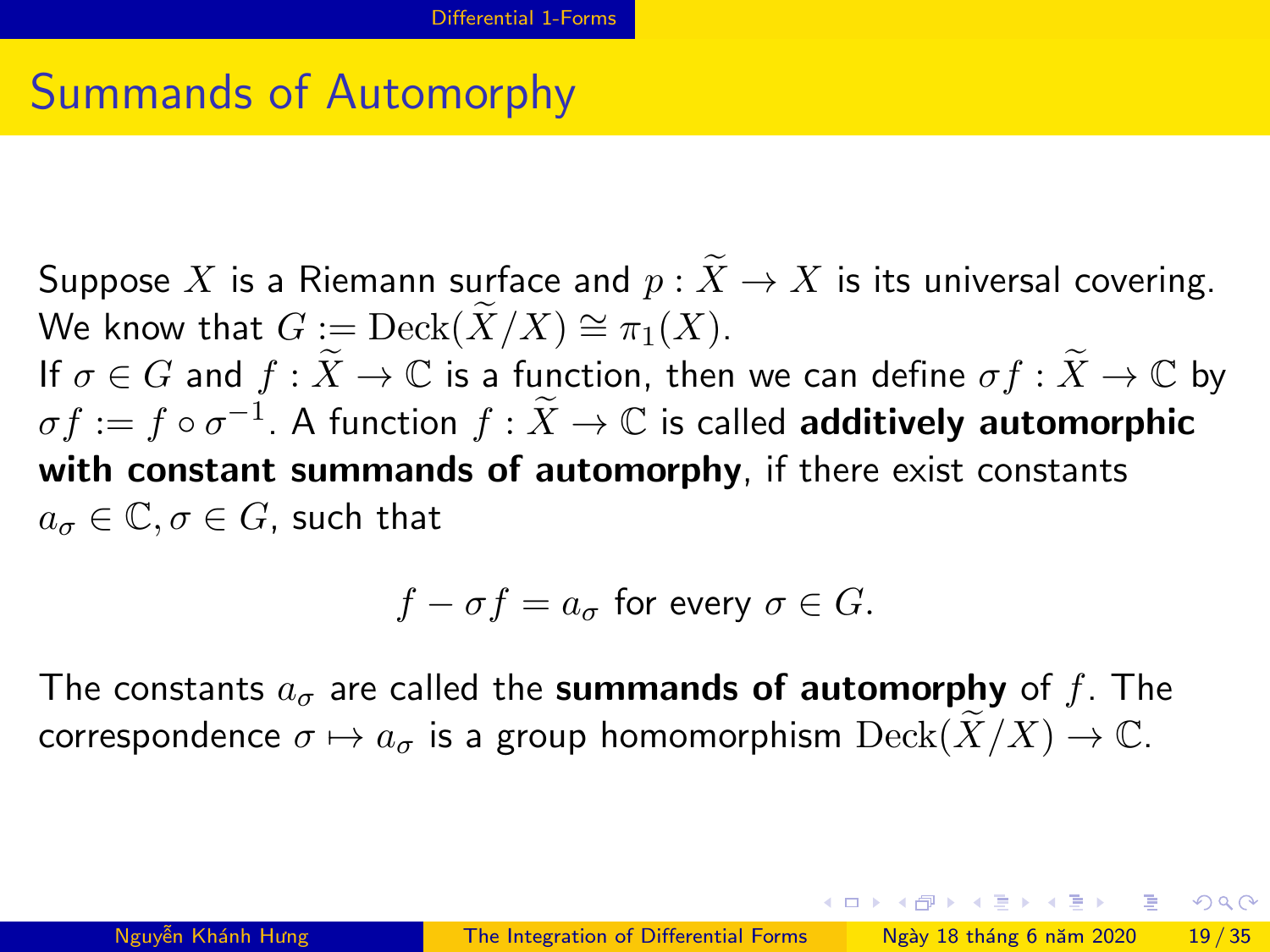## Theorem 5

Suppose X is a Riemann surface and  $p : \widetilde{X} \to X$  is its universal covering.

- **a** If  $\omega \in \mathcal{E}^{(1)}(X)$  is a closed differential form and  $F \in \mathcal{E}(X)$  is a primitive of  $p^*\omega$ , then  $F$  is additively automorphic with constant summands of automorphy. Its summands of automorphy  $a_{\sigma}, \sigma \in \mathrm{Deck}(X/X)$ , are exactly the periods of  $\omega$  with respect to the isomorphism  $\pi_1(X) \cong \text{Deck}(X/X)$ .
- **b** Conversely suppose  $F \in \mathscr{E}(X)$  is an additively automorphic function with constant summands of automorphy. Then there exists precisely one closed differential form  $\omega \in \mathscr{E}^{(1)}(X)$  such that  $dF = p^*\omega.$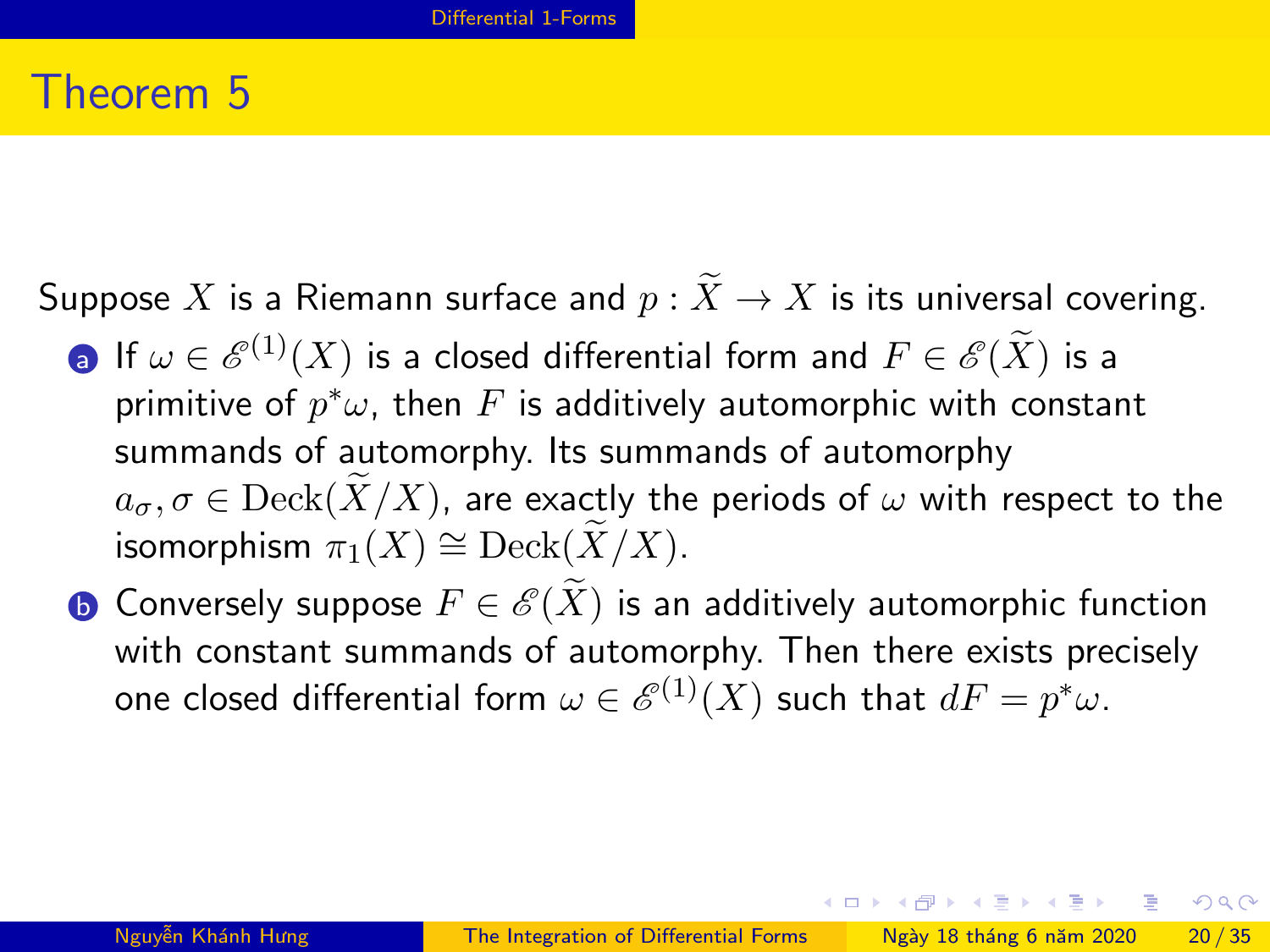## Example

Suppose  $\Gamma = \mathbb{Z}\gamma_1 + \mathbb{Z}\gamma_2$  is a lattice in  $\mathbb{C}$ . Let  $X := \mathbb{C}/\Gamma$ . The canonical quotient map  $\pi : \mathbb{C} \to X$  is also the universal covering map and  $\mathrm{Deck}(\mathbb{C}/\Gamma)$  is the group of all translations by vectors  $\gamma \in \Gamma$ . Consider the identity map  $z : \mathbb{C} \to \mathbb{C}$ . Then z is additively automorphic under the action of  $\mathrm{Deck}(\mathbb{C}/X)$  with summands of automorphy  $a_{\gamma} = \gamma, \gamma \in \Gamma$ . Hence dz is invariant under covering transformations. Thus there exists a holomorphic differential form  $\omega \in \Omega(X)$  such that  $p^*\omega=dz$ and whose periods are exactly the elements of the lattice  $\Gamma$ .

**KOD KOD KED KED DAR**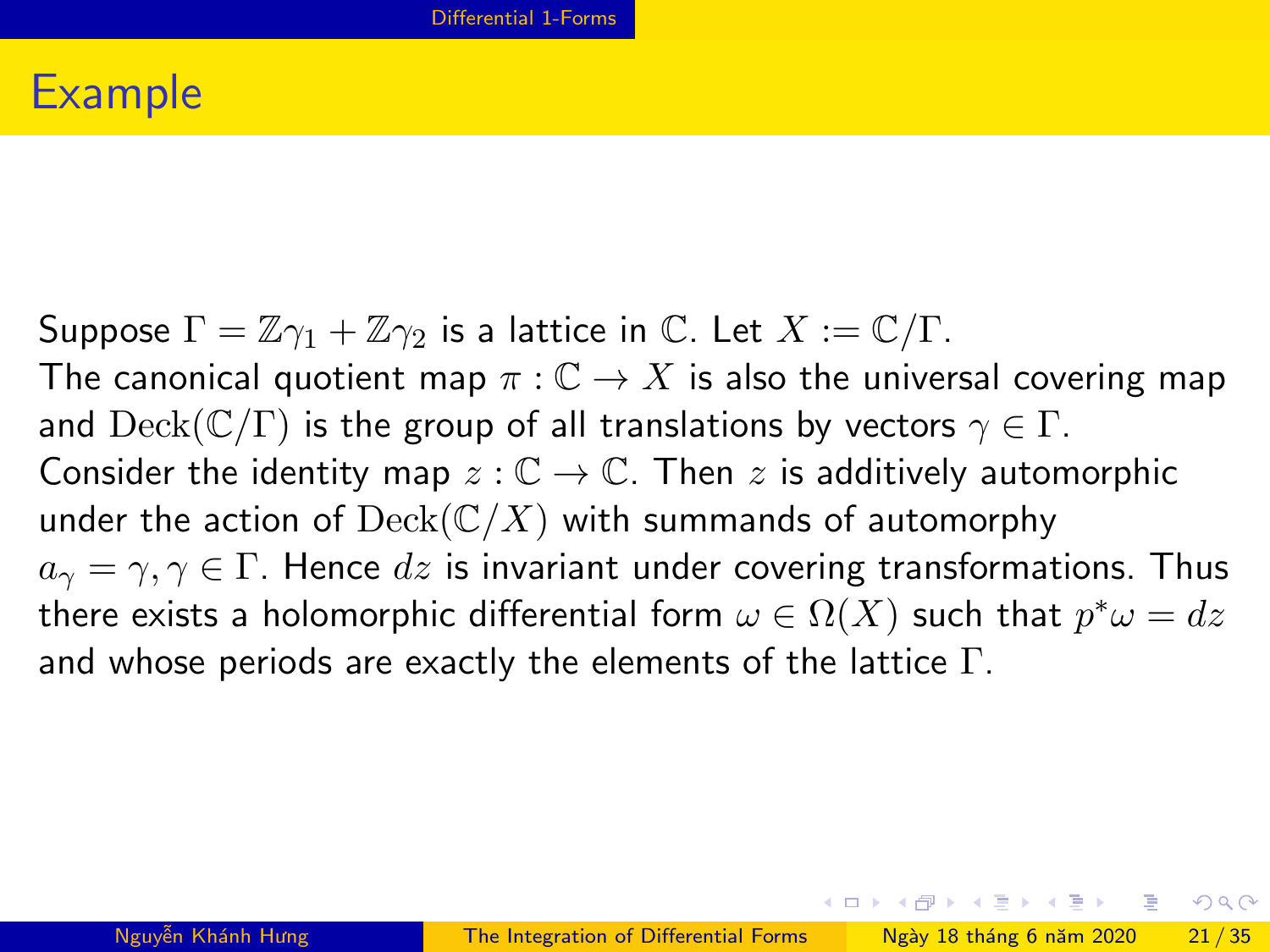#### Theorem

Suppose  $X$  is a Riemann surface. A closed differential form  $\omega \in \mathscr{E}^{(1)}(X)$ has a primitive  $f \in \mathscr{E}(X)$  iff all the periods of  $\omega$  are zero.

#### **Corollary**

Suppose X is a compact Riemann surface and  $\omega_1, \omega_2 \in \Omega(X)$  are two holomorphic differential forms which define the same period homomorphism  $\pi_1(X) \to \mathbb{C}$ . Then  $\omega_1 = \omega_2$ .

4 0 F

化重新润滑脂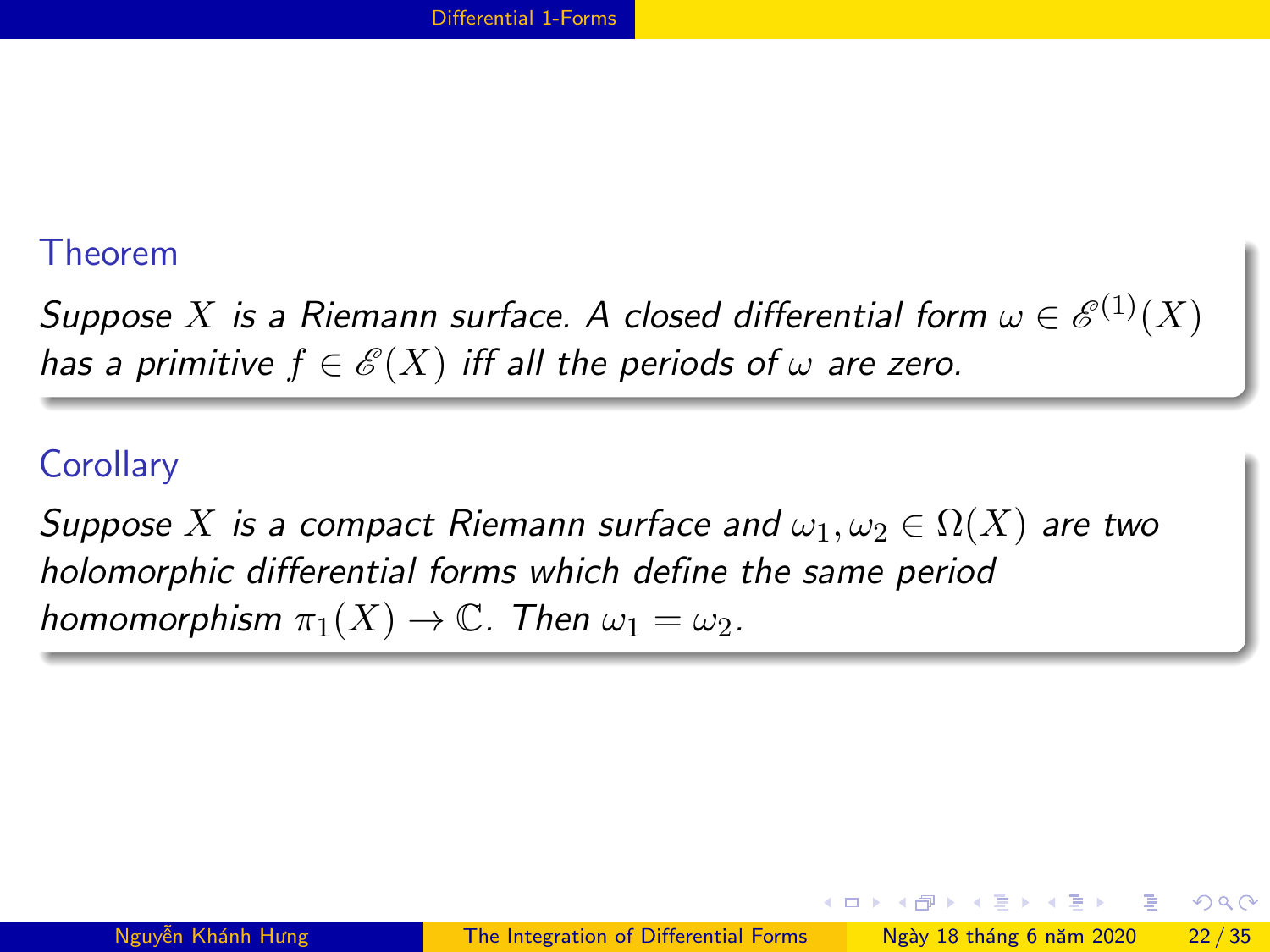## <span id="page-24-0"></span>**Outline**





Nguyễn Khánh Hưng [The Integration of Differential Forms](#page-0-0) Ngày 18 tháng 6 năm 2020 23/35

 $4$  ロ )  $4$   $\oplus$  )  $4$   $\oplus$  )  $4$   $\oplus$  )

 $298$ 

重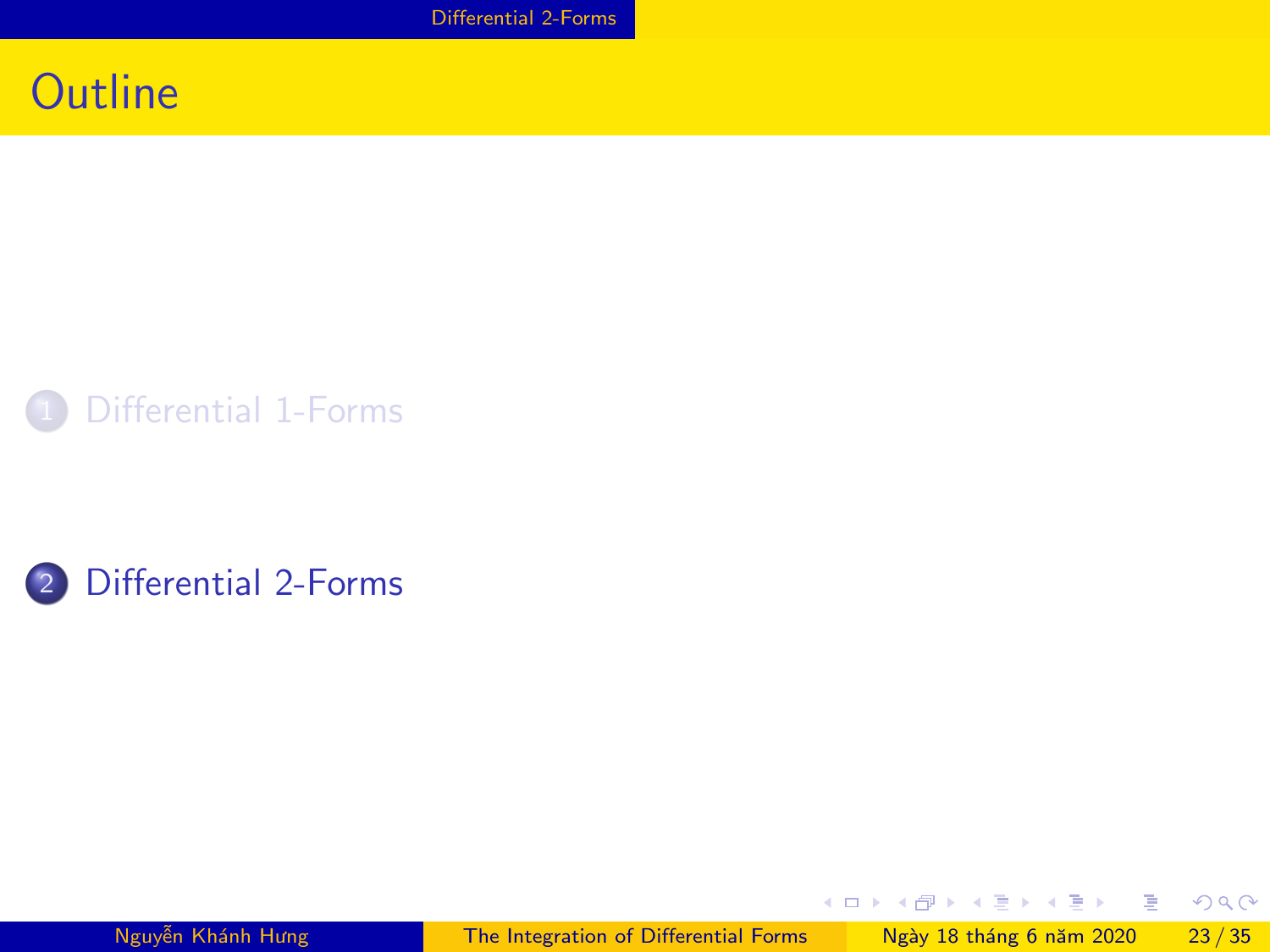# The integration of differential 2-forms on the complex plane

Suppose  $U\subset \mathbb{C}$  is open and  $\omega\in \mathscr{E}^{(2)}(U).$  Then  $\omega$  may be written

$$
\omega = f dx \wedge dy = \frac{i}{2} f dz \wedge d\overline{z}, \quad \text{where } f \in \mathscr{E}(U).
$$

Assume that  $f$  vanishes outside of a compact subset of  $U$ . Then define

$$
\iint\limits_U \omega := \iint\limits_U f(x,y) dx dy.
$$

Suppose V is another open subset of C and  $\phi: V \to U$  is a biholomorphic mapping. Then

$$
\iint\limits_U \omega = \iint\limits_V \phi^* \omega.
$$

**KOD KAR KED KED E VAN**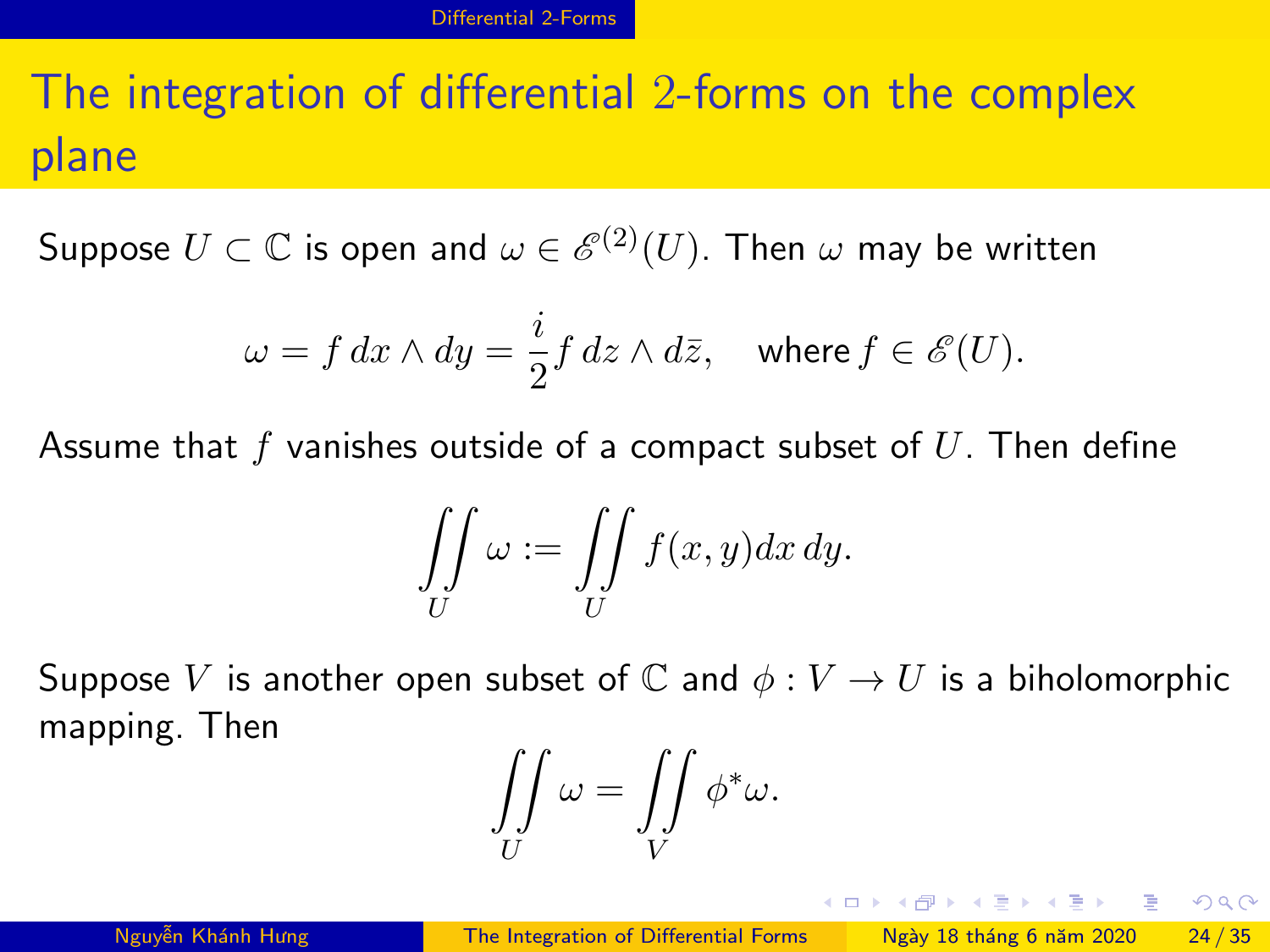# The integration of differential 2-forms on a Riemann surface

Suppose X is a Riemann surface. The **support** of a differential form  $\omega$  on  $X$  is defined as the closed set

$$
Supp(\omega) := \overline{\{a \in X : \omega(a) \neq 0\}}.
$$

The integration of differential forms is defined in two steps.

Suppose  $\phi:U\to V$  is a chart on  $X$  and  $\omega\in \mathscr{E}^{(2)}(X)$  is a differential form whose support is compact and contained in  $U$ . We define

$$
\iint\limits_X \omega := \iint\limits_U \omega := \iint\limits_V (\phi^{-1})^*\omega.
$$

 $\Omega$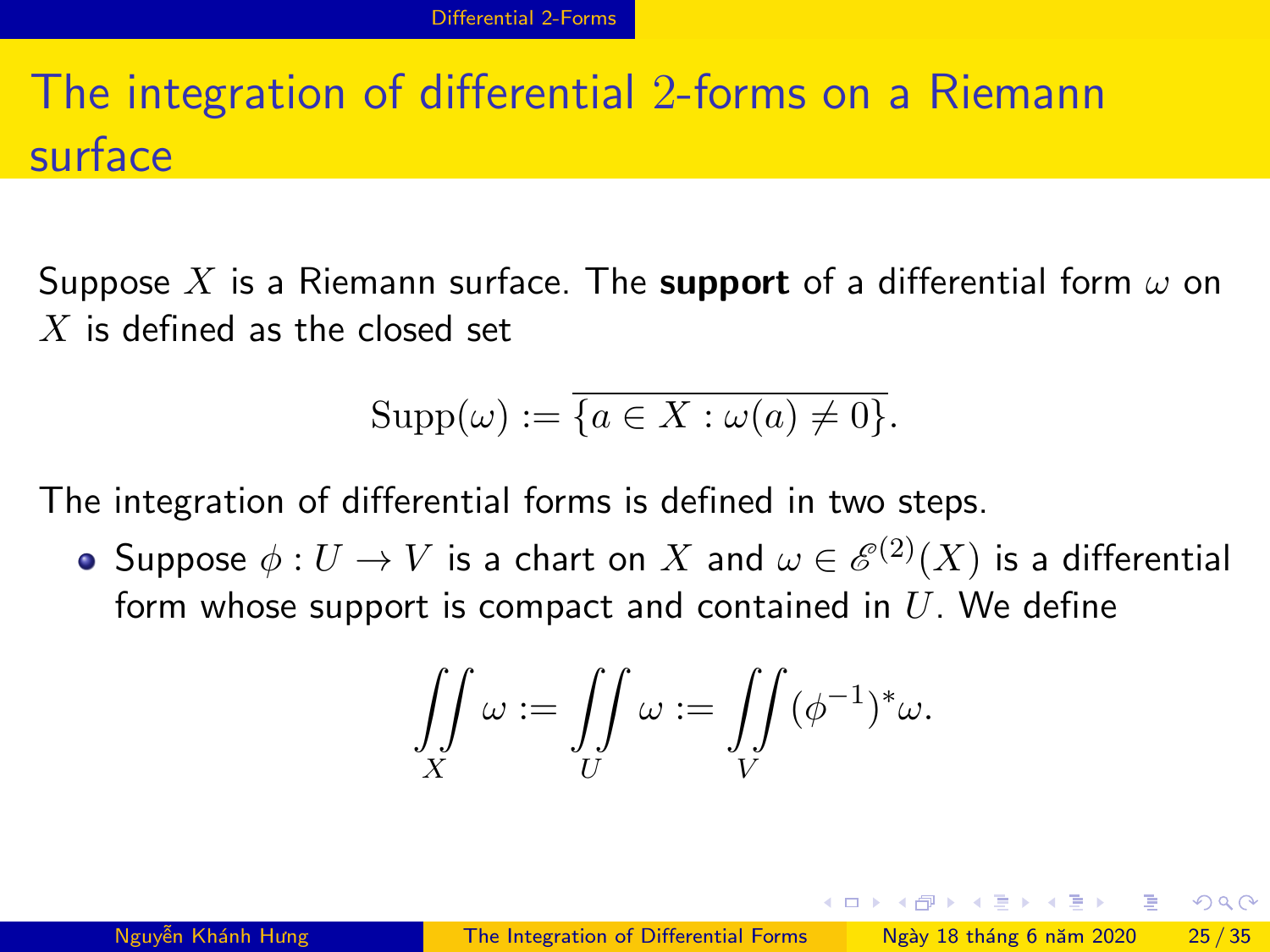Suppose  $\omega \in \mathscr{E}^{(2)}(X)$  is an arbitrary differential form with compact support. There exists finitely many charts  $\phi_k: U_k \to V_k, k = 1, \ldots, n$ such that

$$
\mathrm{Supp}(\omega) \subset \bigcup_{k=1}^n U_k.
$$

We can find functions  $f_k \in \mathscr{E}(X)$  with the following properties (partitions of unity):

**4** Supp $(f_k)$  ⊂  $U_k$ . **2**  $\sum_{k=1}^{n} f_k(x) = 1$  for every  $x \in \text{Supp}(\omega)$ .

Then  $f_k \omega$  is a differential form whose support is compact and contained in  $U$  and  $\omega = \sum_{k=1}^n f_k \omega$ . Define

$$
\iint\limits_X \omega := \sum\limits_{k=1}^n \iint\limits_X f_k \omega.
$$

**KOD KOD KED KED E VAN**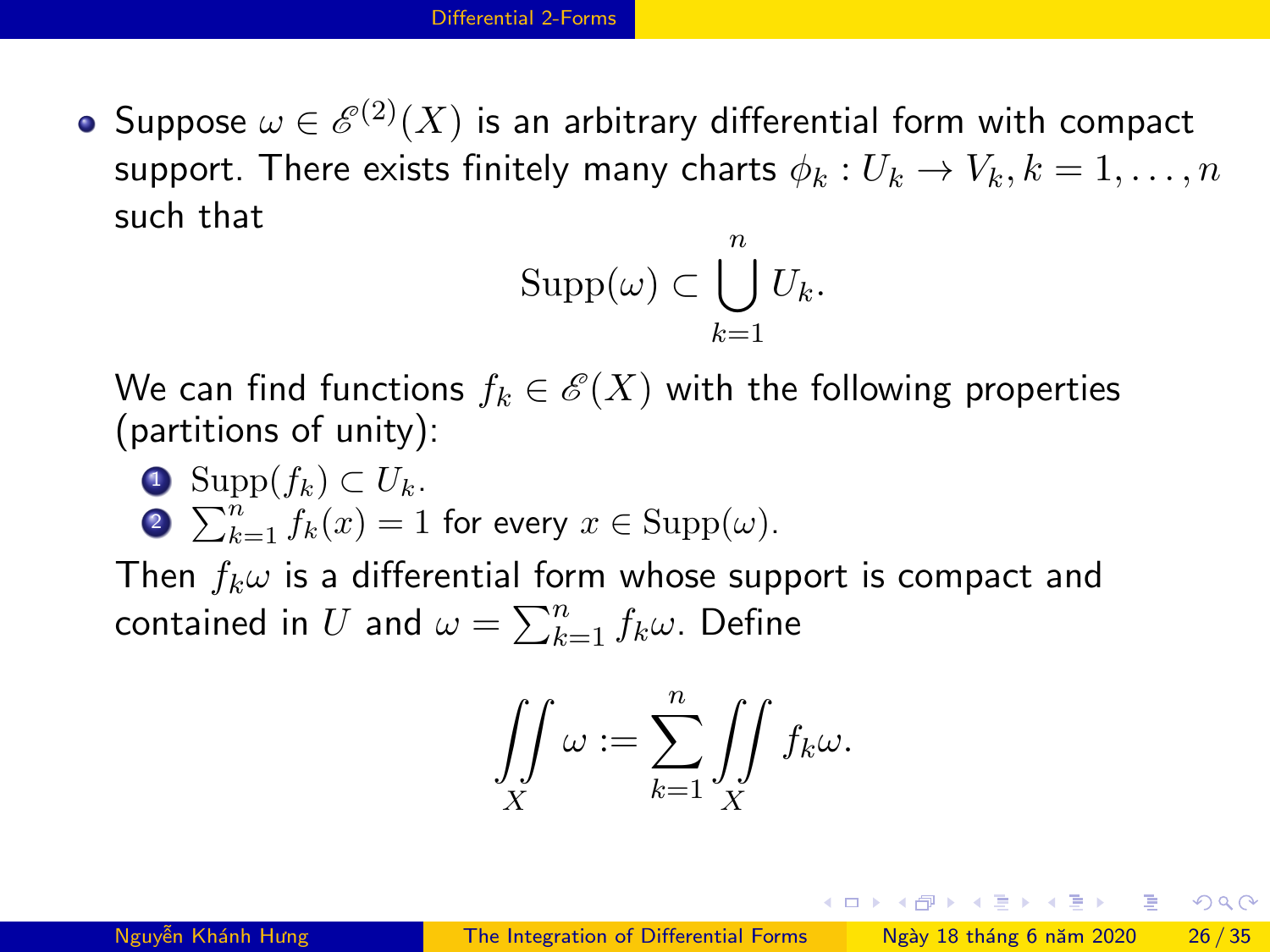# Stokes' Theorem (Theorem 6-3, G.Springer, Introduction to Riemann Surfaces)

Suppose S is a Riemann surface. Let G be a regular region on S and  $\omega$  be a differential 1-form on  $\overline{G}$  Then

$$
\iint\limits_{\partial G}\omega = \iint\limits_{G}d\omega.
$$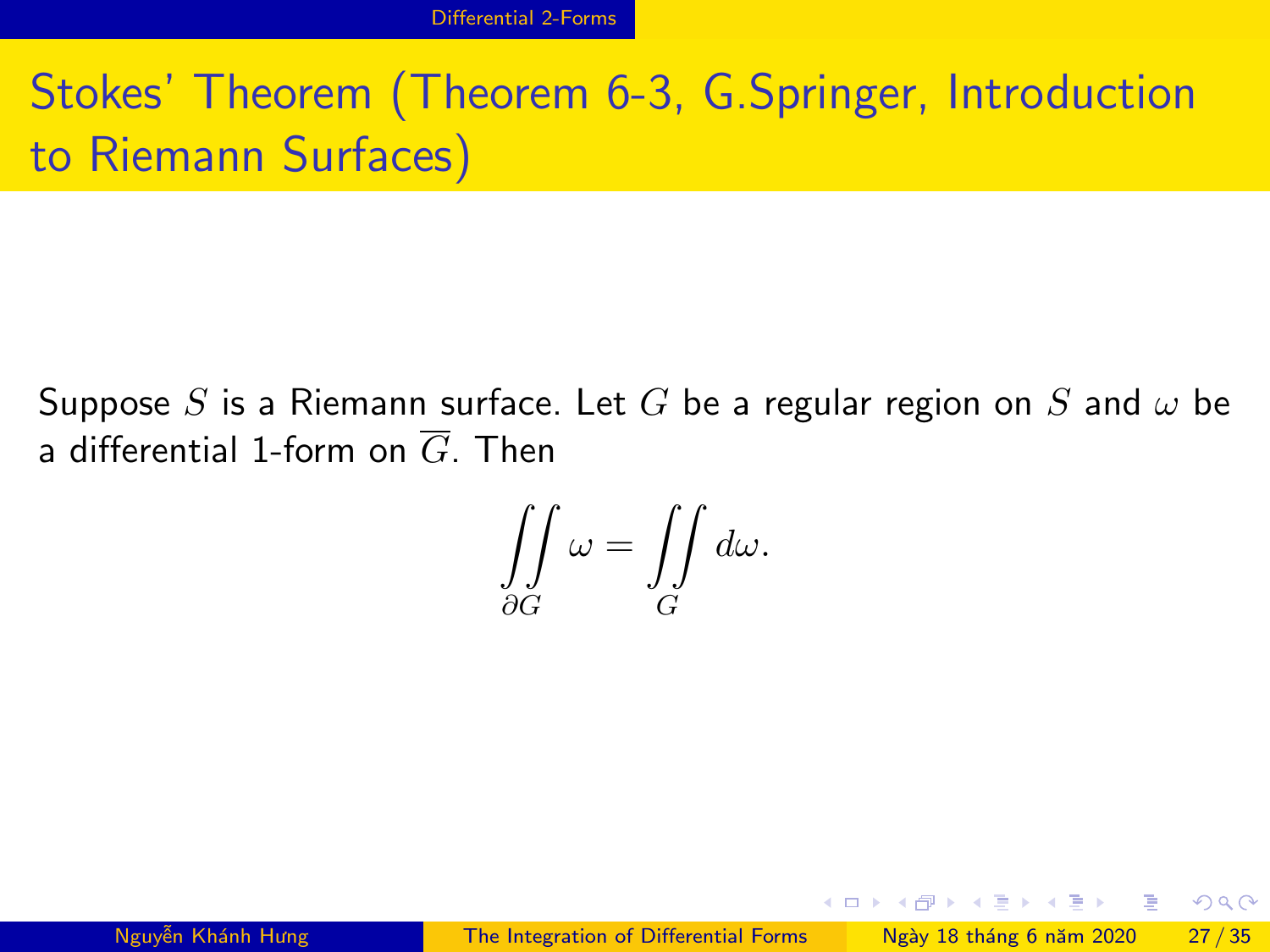## Stokes' Theorem on the complex plane

Suppose  $U \subset \mathbb{C}$  is open and  $A \subset U$  is a compact subset with smooth boundary  $\partial A$ . Then for every differential form  $\omega \in \mathscr{E}^{(1)}(U)$ 

$$
\iint\limits_A d\omega = \int_{\partial A} \omega.
$$

 $A \equiv 1 + A \pmod{A} \Rightarrow A \equiv 1 + A \equiv 1 + \cdots \equiv 1$ 

 $QQ$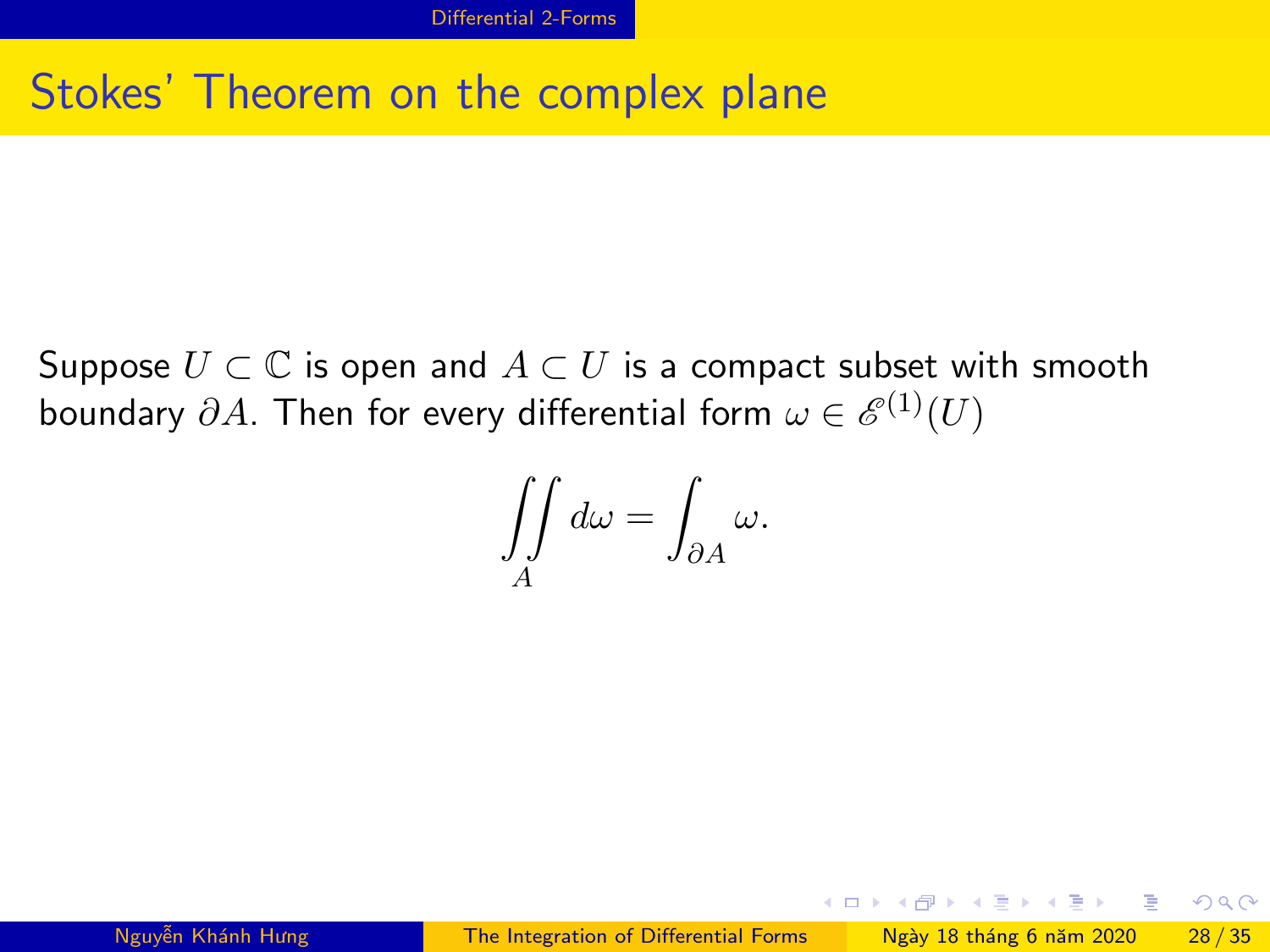## Theorem 7

Suppose  $X$  is a Riemann surface and  $\omega \in \mathscr{E}^{(1)}(X)$  is a differential form with compact support. Then

$$
\iint\limits_X d\omega = 0.
$$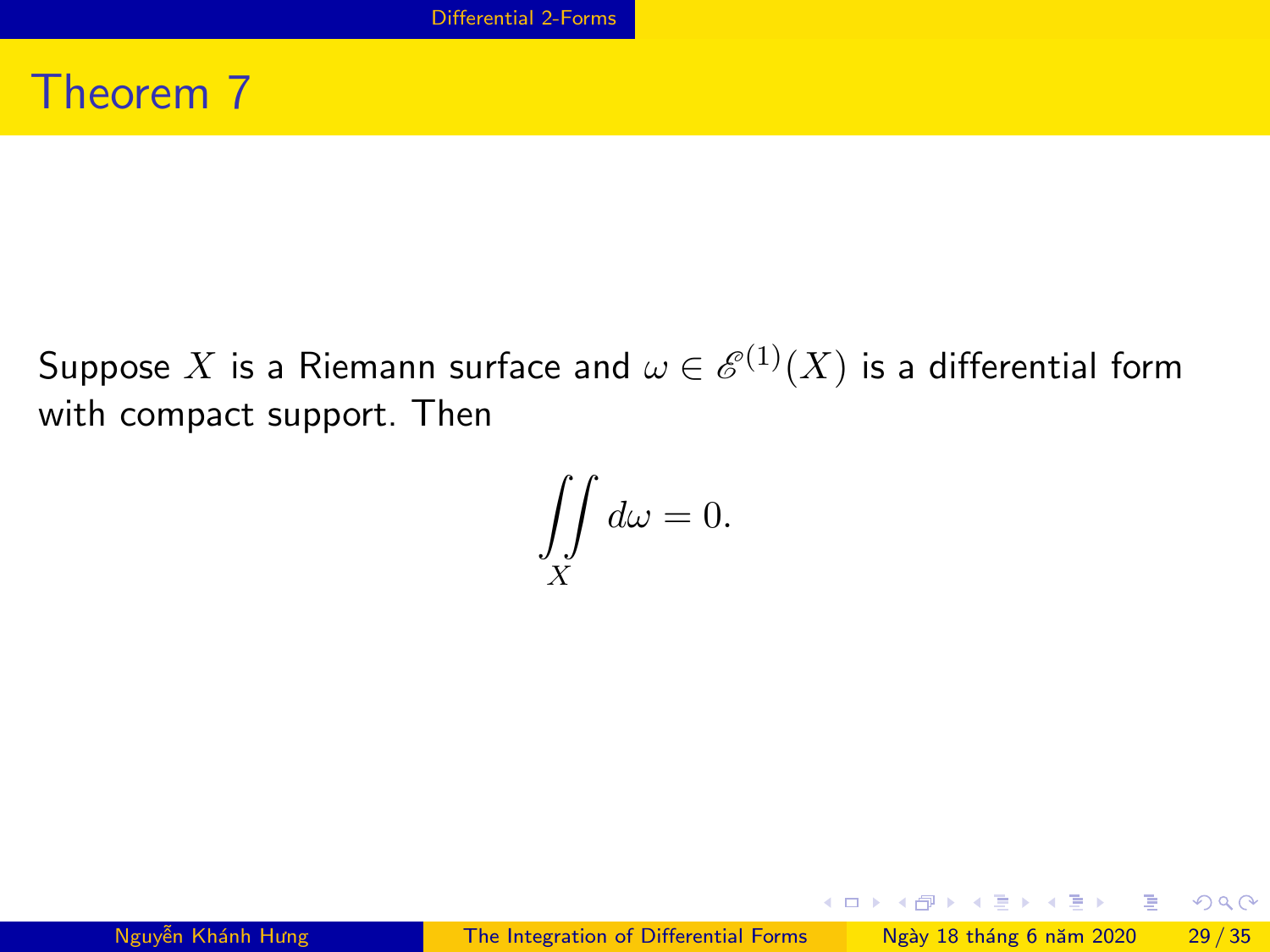## Residue Theorem

Suppose X is a compact Riemann surface and  $a_1, \ldots, a_n$  are distinct points in  $X.$  Let  $X':= X \setminus \{a_1, \ldots, a_n\}.$  Then for every holomorphic 1-form  $\omega \in \Omega(X')$  we have

$$
\sum_{k=1}^{n} \text{Res}_{a_k}(\omega) = 0.
$$

 $A \equiv 1 + A \pmod{A} \Rightarrow A \equiv 1 + A \equiv 1 + \cdots \equiv 1$ 

 $\Omega$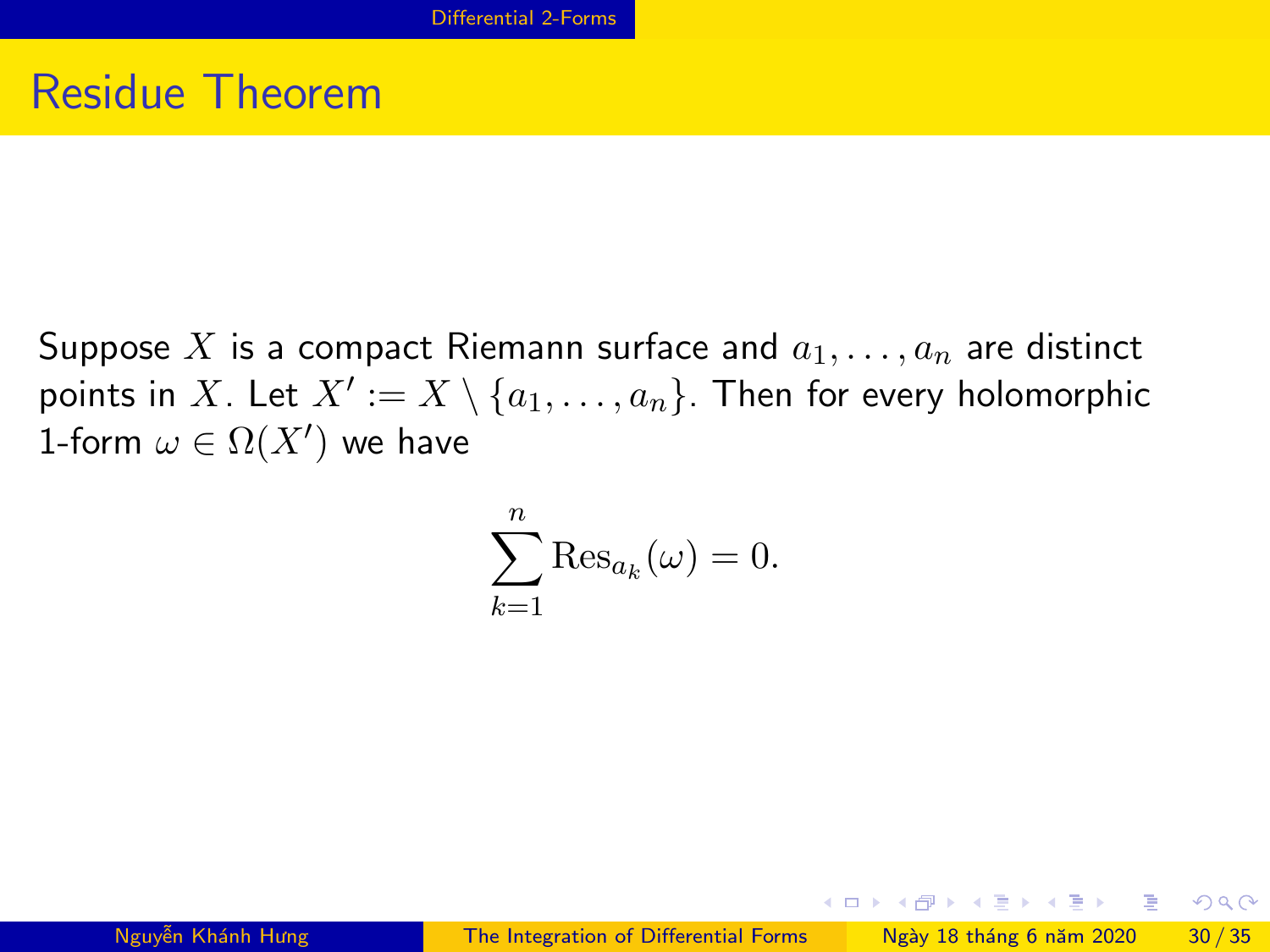## Proof

Choose disjoint coordinate neighborhoods  $(U_k, z_k)$  of the  $a_k$ . We assume that  $z_k(a_k) = 0$  and  $z_k(U_k) \subset \mathbb{C}$  is a disk. For every k choose a function  $f_k$  with compact support  $\text{Supp}(f_k) \subset U_k$  such that there exists an open  $U'_k\subset U_k$  of  $a_k$  with  $f_k|U'_k=1.$  Set  $g:=1-(f_1+\cdots+f_k).$  Then  $g|U_k'=0$ . Thus  $g\omega\in \mathscr{E}^{(1)}(X)$ . From Theorem 7

$$
\iint\limits_X d(g\omega) = 0.
$$

**KOD KOD KED KED DAR**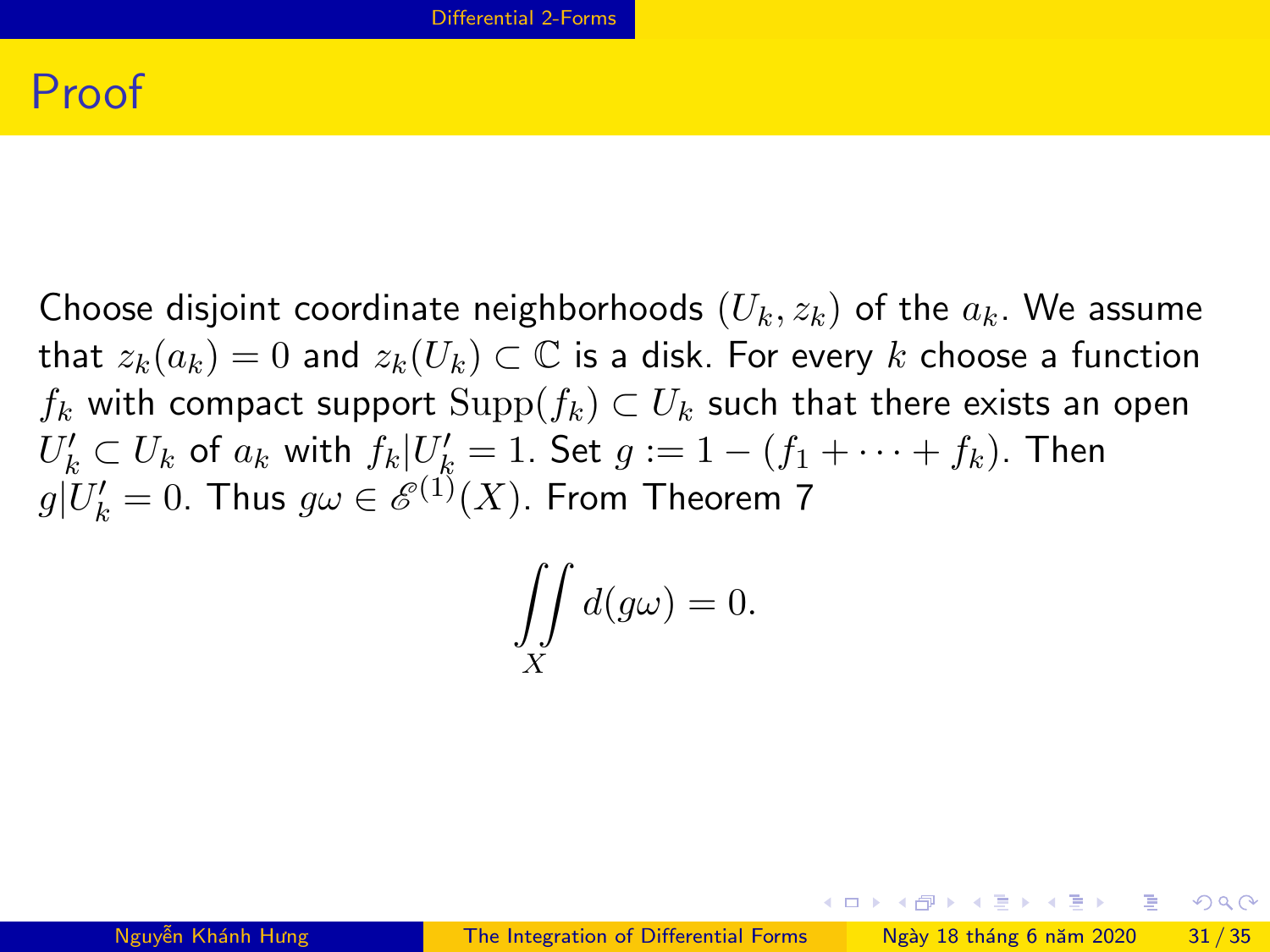### Proof

Since  $\omega$  is holomorphic,  $d\omega = 0$  on  $X'$ . On  $U'_k \cap X'$  we have  $f_k \omega = \omega$  and thus  $d(f_k\omega)=0.$  Hence  $d(f_k\omega)\in \mathscr{E}^{(2)}(X)$  whose support is a compact subset of  $U_k\setminus\{a_k\}.$  Now  $d(g\omega)=-\sum d(f_k\omega)$  implies

$$
\sum_{k=1}^{n} \iint\limits_{X} d(f_k \omega) = 0.
$$

Hence we only have to show

$$
\iint\limits_X d(f_k \omega) = -2\pi i \operatorname{Res}_{a_k}(\omega).
$$

 $\Omega$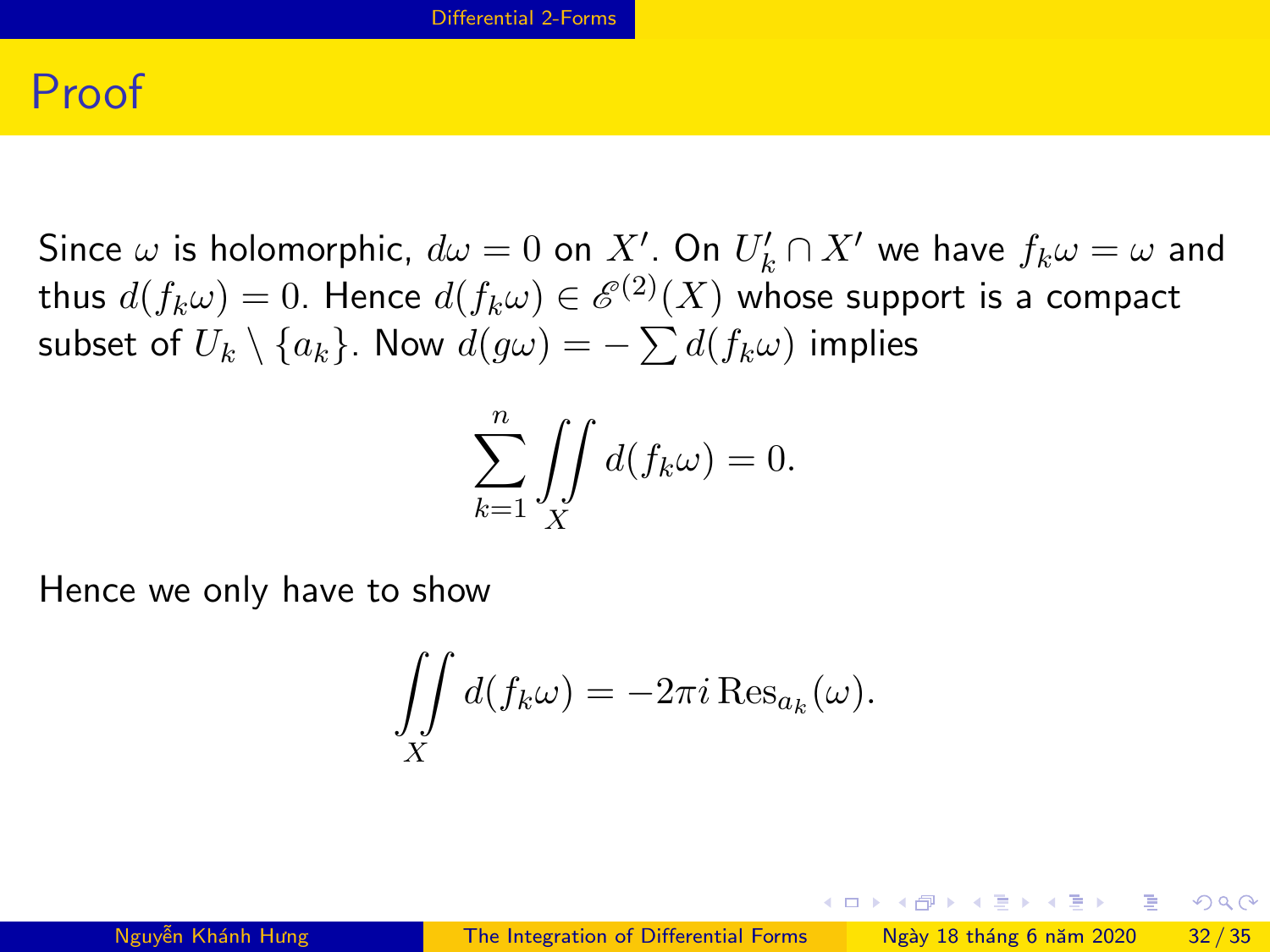### Proof

Since the support of  $d(f_k\omega)$  is contained in  $U_k$ , we only integrate over  $U_k$ . We may identify  $U_k$  with the unit disk. There exists  $0 < \epsilon < R < 1$  such that

$$
\mathrm{Supp}(f_k) \subset \{|z_k| < R\} \text{ and } f_k|\{|z_k| \le \epsilon\} = 1.
$$

But then

$$
\iint\limits_X d(f_k \omega) = \iint\limits_{\epsilon \le |z_k| \le R} d(f_k \omega) = \int_{|z_k| = R} f_k \omega - \int_{|z_k| = \epsilon} f_k \omega
$$

$$
= - \int_{|z_k| = \epsilon} \omega = -2\pi i \operatorname{Res}_{a_k}(\omega)
$$

by the Residue Theorem in the complex plane.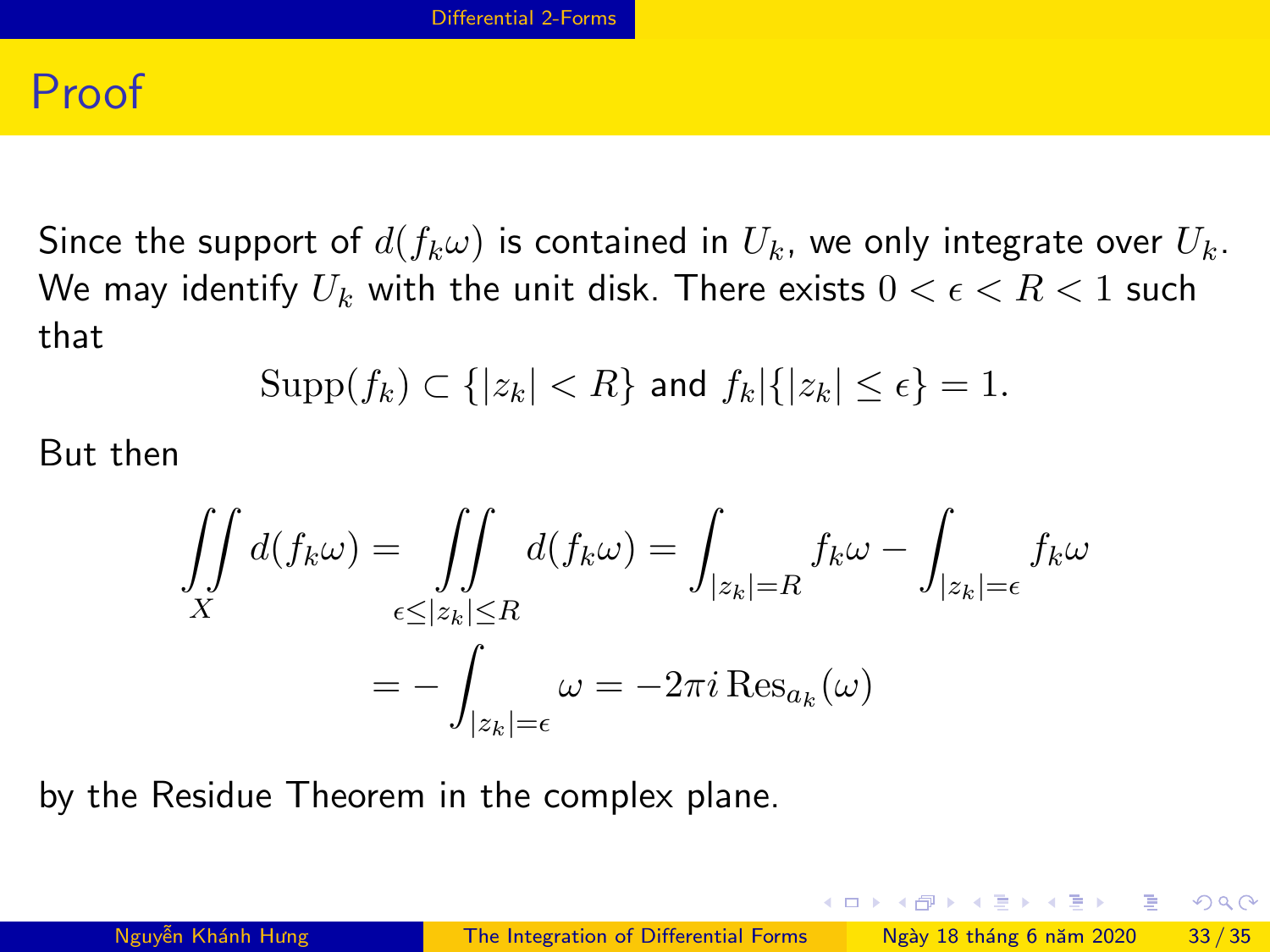

Any non-constant meromorphic function  $f$  on a compact Riemann surface  $X$  has, counting multiplicities, as many zeros as poles.

K ロ > K d > K 글 > K 글 > H 글

 $ORO$